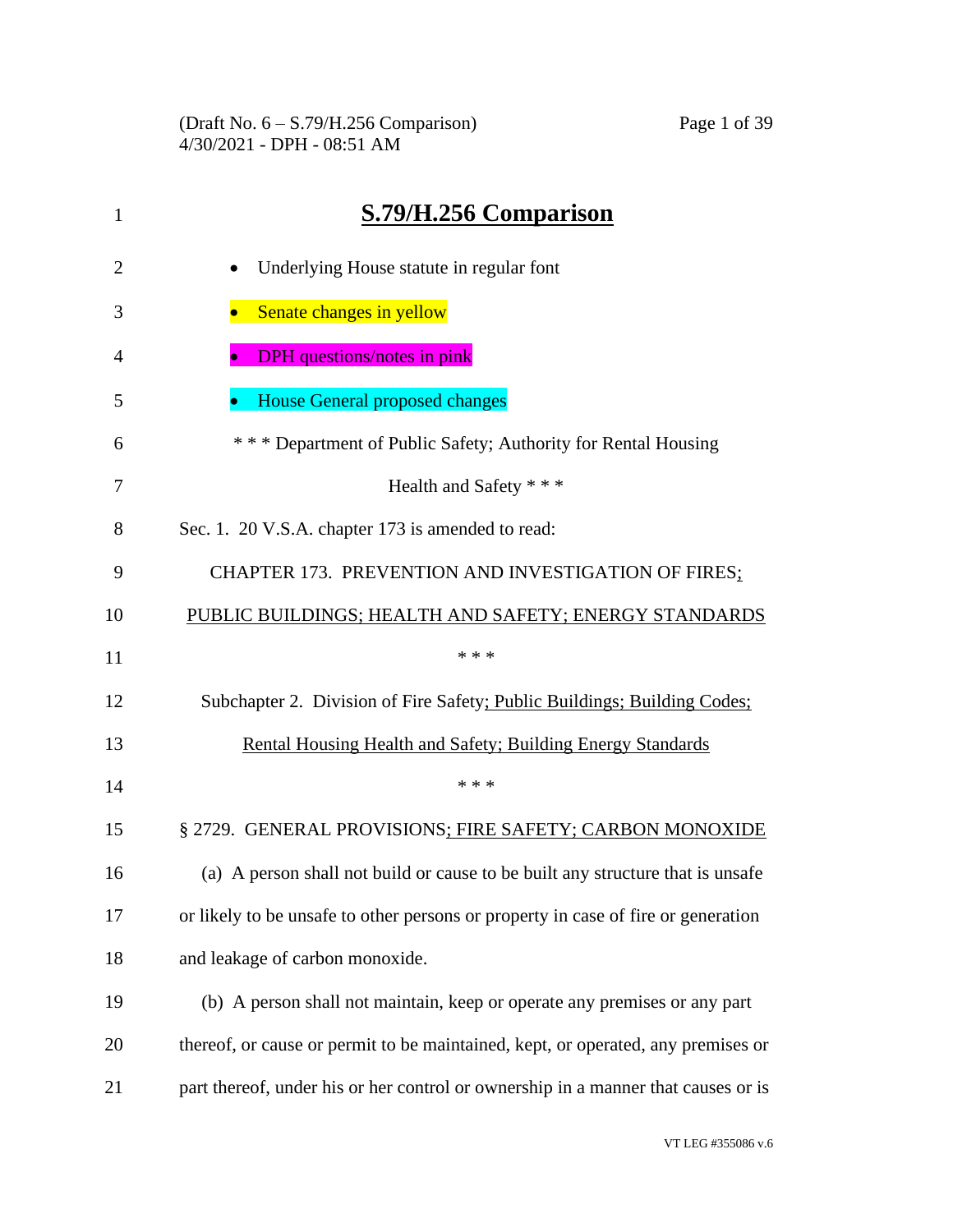| $\mathbf{1}$   | likely to cause harm to other persons or property in case of fire or generation |
|----------------|---------------------------------------------------------------------------------|
| $\overline{2}$ | and leakage of carbon monoxide.                                                 |
| 3              | (c) On premises under a person's control, excluding single family owner-        |
| 4              | occupied houses and premises, that person shall observe rules adopted under     |
| 5              | this subchapter for the prevention of fires and carbon monoxide leakage that    |
| 6              | may cause harm to other persons or property.                                    |
| 7              | (d) Any condominium or multiple unit dwelling using a common roof, or           |
| 8              | row houses so-called, or other residential buildings in which people sleep,     |
| 9              | including hotels, motels, and tourist homes, excluding single family owner-     |
| 10             | occupied houses and premises, whether the units are owned or leased or rented,  |
| 11             | shall be subject to the rules adopted under this subchapter and shall be        |
| 12             | provided with one or more carbon monoxide detectors, as defined in 9 V.S.A.     |
| 13             | § 2881(3), properly installed according to the manufacturer's requirements.     |
| 14             | § 2730. DEFINITIONS                                                             |
| 15             | (a) As used in this subchapter, "public building" means:                        |
| 16             | * * *                                                                           |
| 17             | (D) a building in which people rent accommodations, whether                     |
| 18             | overnight or for a longer term, including "rental housing" as defined in        |
| 19             | subsection (f) of this section;                                                 |
| 20             | * * *                                                                           |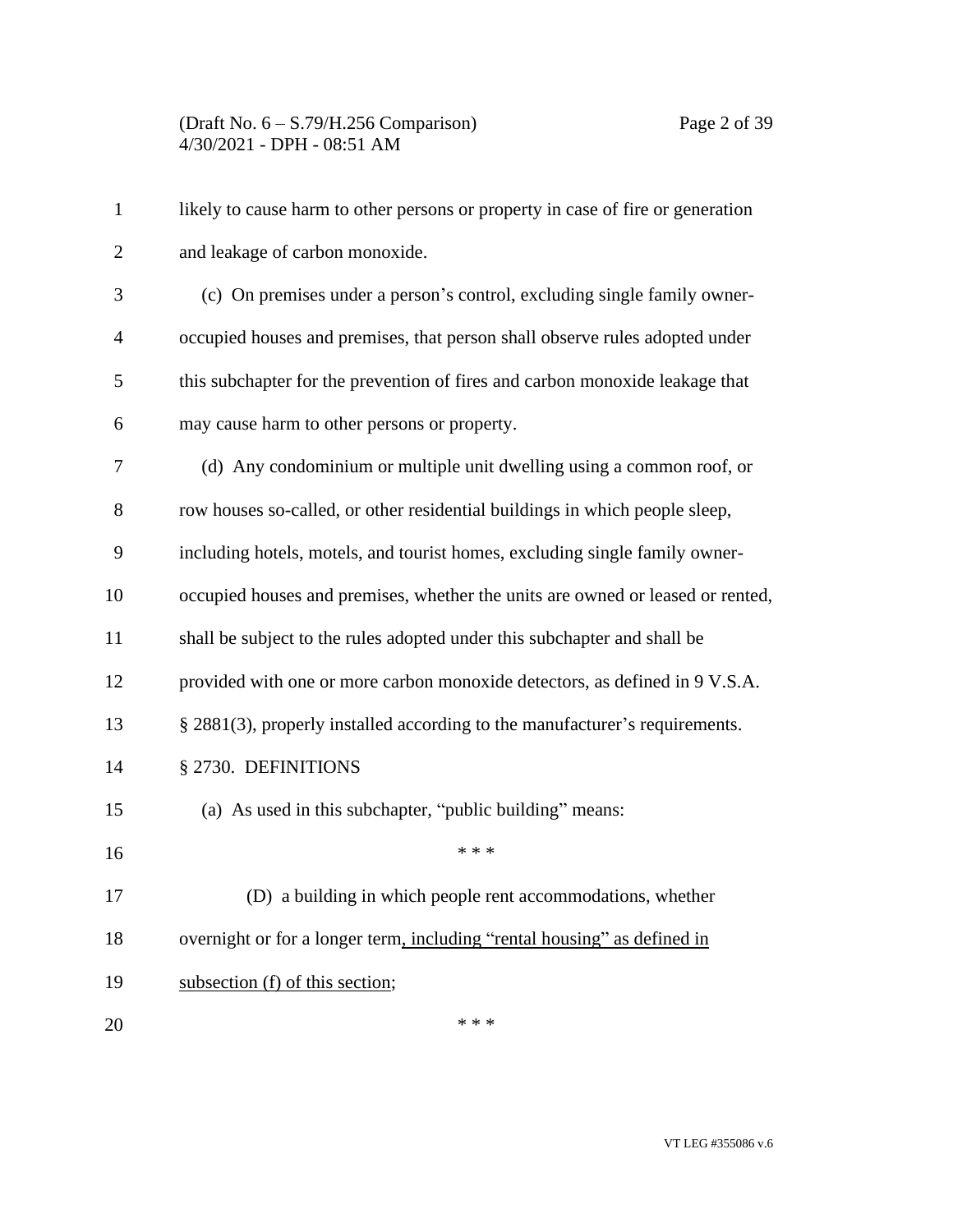# (Draft No. 6 – S.79/H.256 Comparison) Page 3 of 39 4/30/2021 - DPH - 08:51 AM

| 1              | (2) Use of any portion of a building in a manner described in this                 |
|----------------|------------------------------------------------------------------------------------|
| $\overline{2}$ | subsection shall make the entire building a "public building" for purposes of      |
| 3              | this subsection. For purposes of this subsection, a "person" does not include      |
| 4              | an individual who is directly related to the employer and who resides in the       |
| 5              | employment-related building.                                                       |
| 6              | (b) The term "public building" does not include:                                   |
| 7              | (1) An owner-occupied single family residence, unless used for a                   |
| 8              | purpose described in subsection (a) of this section.                               |
| 9              | * * *                                                                              |
| 10             | (4) A single family residence with an accessory dwelling unit as                   |
| 11             | permitted under 24 V.S.A. § 4406(4)(D). [Repealed.]                                |
| 12             | * * *                                                                              |
| 13             | (f) "Rental housing" means housing that is leased or offered for lease, and        |
| 14             | includes a "dwelling unit" as defined in 9 V.S.A. § 4451 and a "short-term         |
| 15             | rental" as defined in 18 V.S.A. § 4301.                                            |
| 16             | § 2731. RULES; INSPECTIONS; VARIANCES                                              |
| 17             | (a) Rules.                                                                         |
| 18             | (1) The Commissioner is authorized to adopt rules regarding the                    |
| 19             | construction, health, safety, sanitation, and fitness for habitation of buildings, |
| 20             | maintenance and operation of premises, and prevention of fires and removal of      |
| 21             | fire hazards, and to prescribe standards necessary to protect the public,          |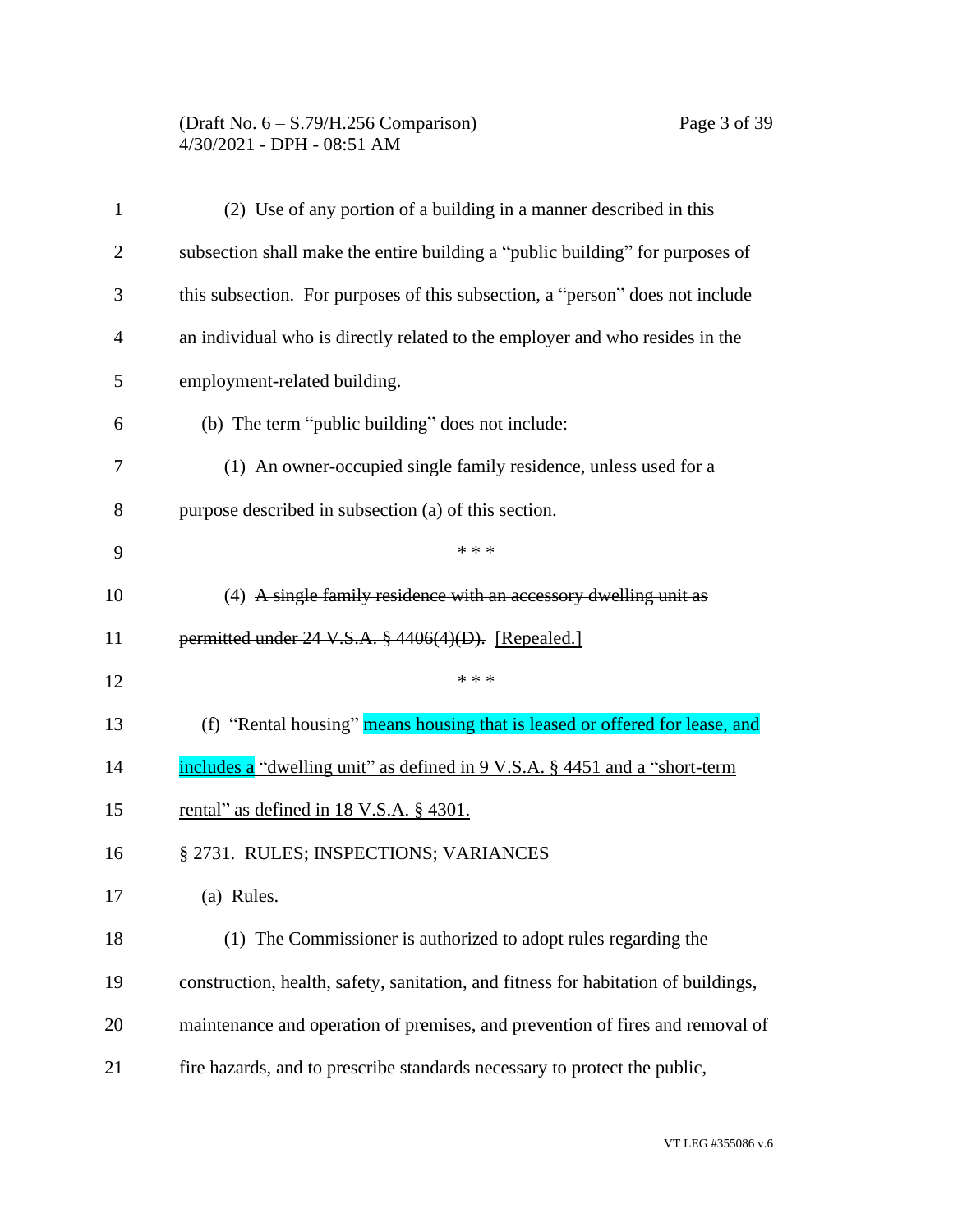| $\mathbf{1}$   | employees, and property against harm arising out of or likely to arise out of      |
|----------------|------------------------------------------------------------------------------------|
| $\overline{2}$ | fire.                                                                              |
| 3              | * * *                                                                              |
| $\overline{4}$ | (b) Inspections.                                                                   |
| 5              | (1) The Commissioner shall conduct inspections of premises to ensure               |
| 6              | that the rules adopted under this subchapter are being observed and may            |
| 7              | establish priorities for enforcing these rules and standards based on the relative |
| 8              | risks to persons and property <b>from fire</b> of particular types of premises.    |
| 9              | (2) The Commissioner may also conduct inspections to ensure that                   |
| 10             | buildings are constructed in accordance with approved plans and drawings.          |
| 11             | (3) When conducting an inspection of rental housing, the Commissioner              |
| 12             | shall:                                                                             |
| 13             | (A) issue a written inspection report on the unit or building that:                |
| 14             | (i) contains findings of fact that serve as the basis of one or more               |
| 15             | violations;                                                                        |
| 16             | (ii) specifies the requirements and timelines necessary to correct a               |
| 17             | violation;                                                                         |
| 18             | (iii) provides notice that the landlord is prohibited from renting the             |
| 19             | affected unit to a new tenant until the violation is corrected; and                |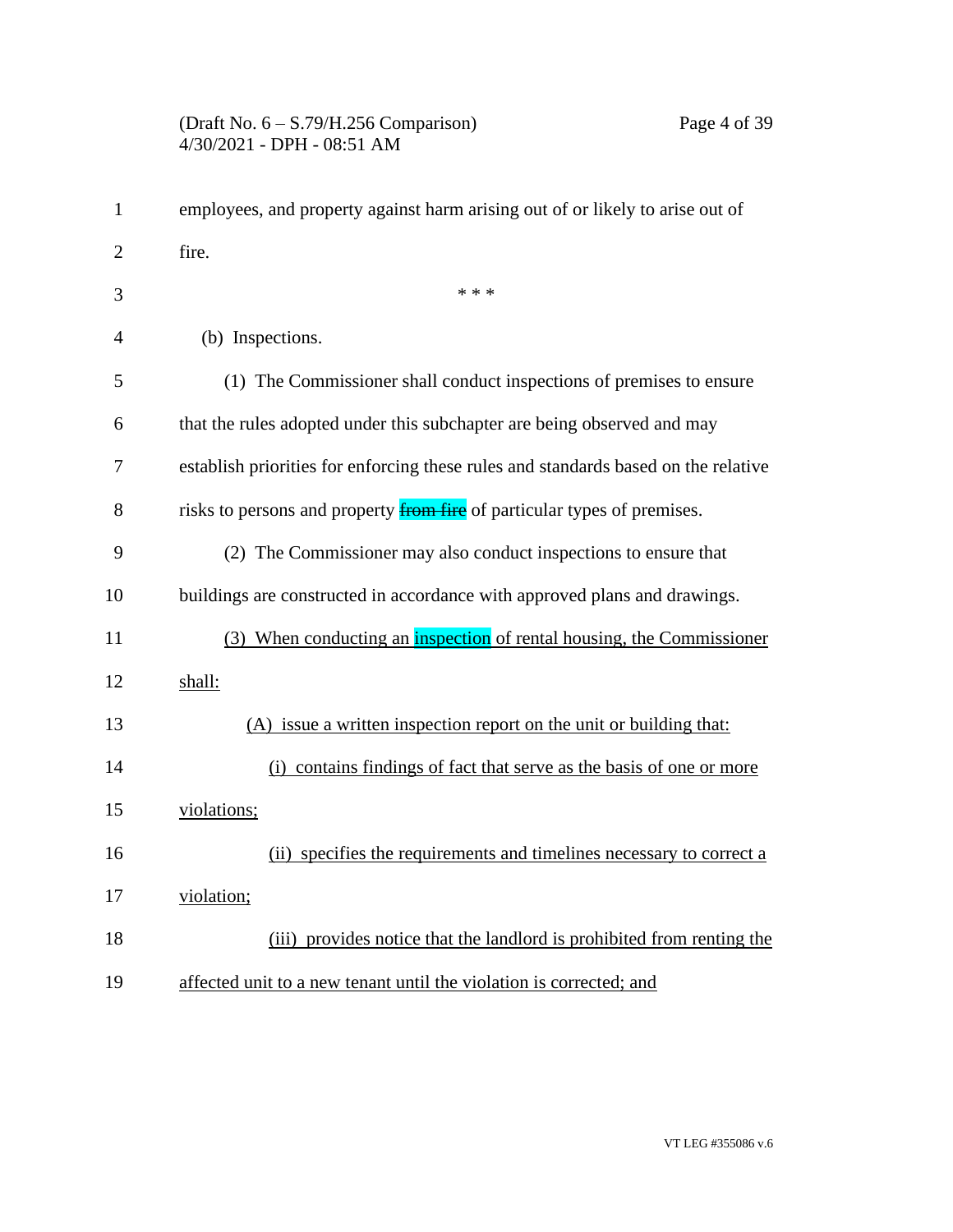| 1              | (iv) provides notice in plain language that the landlord or agents of            |
|----------------|----------------------------------------------------------------------------------|
| $\overline{2}$ | the landlord must have access to the rental unit to make repairs as ordered by   |
| 3              | the Commissioner consistent with the access provisions in $9 V.S.A. \S 4460$ ;   |
| $\overline{4}$ | (B) provide a copy of the inspection report to the landlord, to the              |
| 5              | person who requested the inspection, and to any tenants who are affected by a    |
| 6              | violation:                                                                       |
| 7              | (i) electronically, if the Department has an electronic mailing                  |
| 8              | address for the person; or                                                       |
| 9              | (ii) by first-class mail, if the Department does not have an                     |
| 10             | electronic mailing address for the person;                                       |
| 11             | (C) if an entire building is affected by a violation, provide a notice of        |
| 12             | inspection directly to the individual tenants, and may also post the notice in a |
| 13             | common area, that specifies:                                                     |
| 14             | (i) the date of the inspection;                                                  |
| 15             | (ii) that violations were found and must be corrected by a certain               |
| 16             | date;                                                                            |
| 17             | (iii) how to obtain a copy of the inspection electronically or by                |
| 18             | first-class mail; and                                                            |
| 19             | (iv) if the notice is posted in a common area, that the notice shall             |
| 20             | not be removed until authorized by the Commissioner;                             |
| 21             | (D) make the inspection report available as a public record.                     |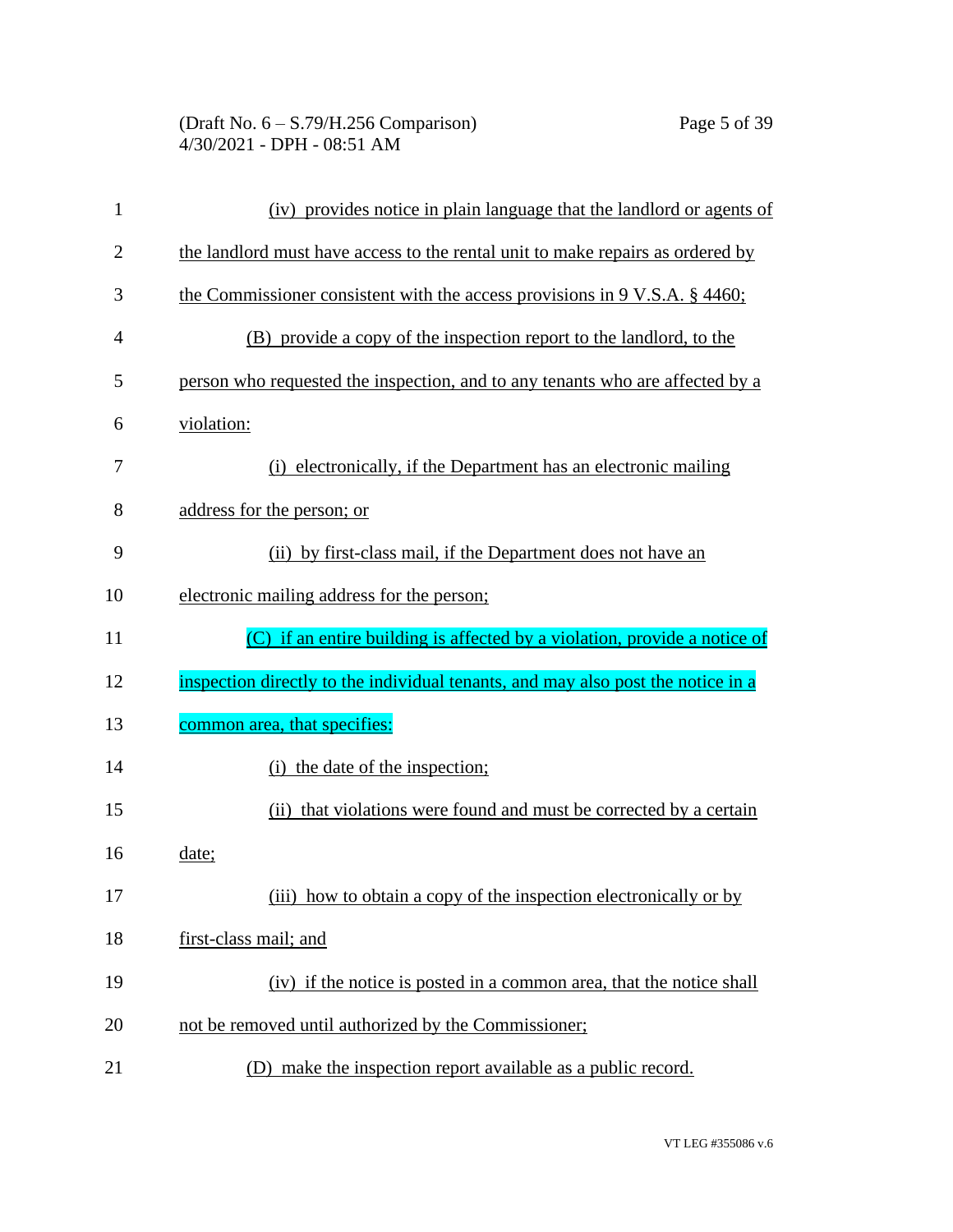## (Draft No. 6 – S.79/H.256 Comparison) Page 6 of 39 4/30/2021 - DPH - 08:51 AM

| $\mathbf{1}$   | (c) Fees. The following fire prevention and building code fees are                 |
|----------------|------------------------------------------------------------------------------------|
| $\overline{2}$ | established:                                                                       |
| 3              | (1) The permit application fee for a construction plan approval shall be           |
| $\overline{4}$ | based on \$8.00 per each \$1,000.00 of the total valuation of the construction     |
| 5              | work proposed to be done for all buildings, but in no event shall the permit       |
| 6              | application fee exceed \$185,000.00 nor be less than \$50.00.                      |
| 7              | (2) When an inspection is required due to the change in use or                     |
| 8              | ownership of a public building, the fee shall be \$125.00.                         |
| 9              | (3) The proof of inspection fee for fire suppression, alarm, detection,            |
| 10             | and any other fire protection systems shall be \$30.00.                            |
| 11             | (4) Three-year initial certificate of fitness and renewal fees for                 |
| 12             | individuals performing activities related to fire or life safety established under |
| 13             | subsection (a) of this section shall be:                                           |
| 14             | (A) Water-based fire protection system design:                                     |
| 15             | (i) Initial certification: \$150.00.                                               |
| 16             | (ii) Renewal: \$50.00.                                                             |
| 17             | (B) Water-based fire protection system installation, maintenance,                  |
| 18             | repair, and testing:                                                               |
| 19             | (i) Initial certification: \$115.00.                                               |
| 20             | (ii) Renewal: \$50.00.                                                             |
| 21             | (C) Gas appliance installation, inspection, and service: \$60.00.                  |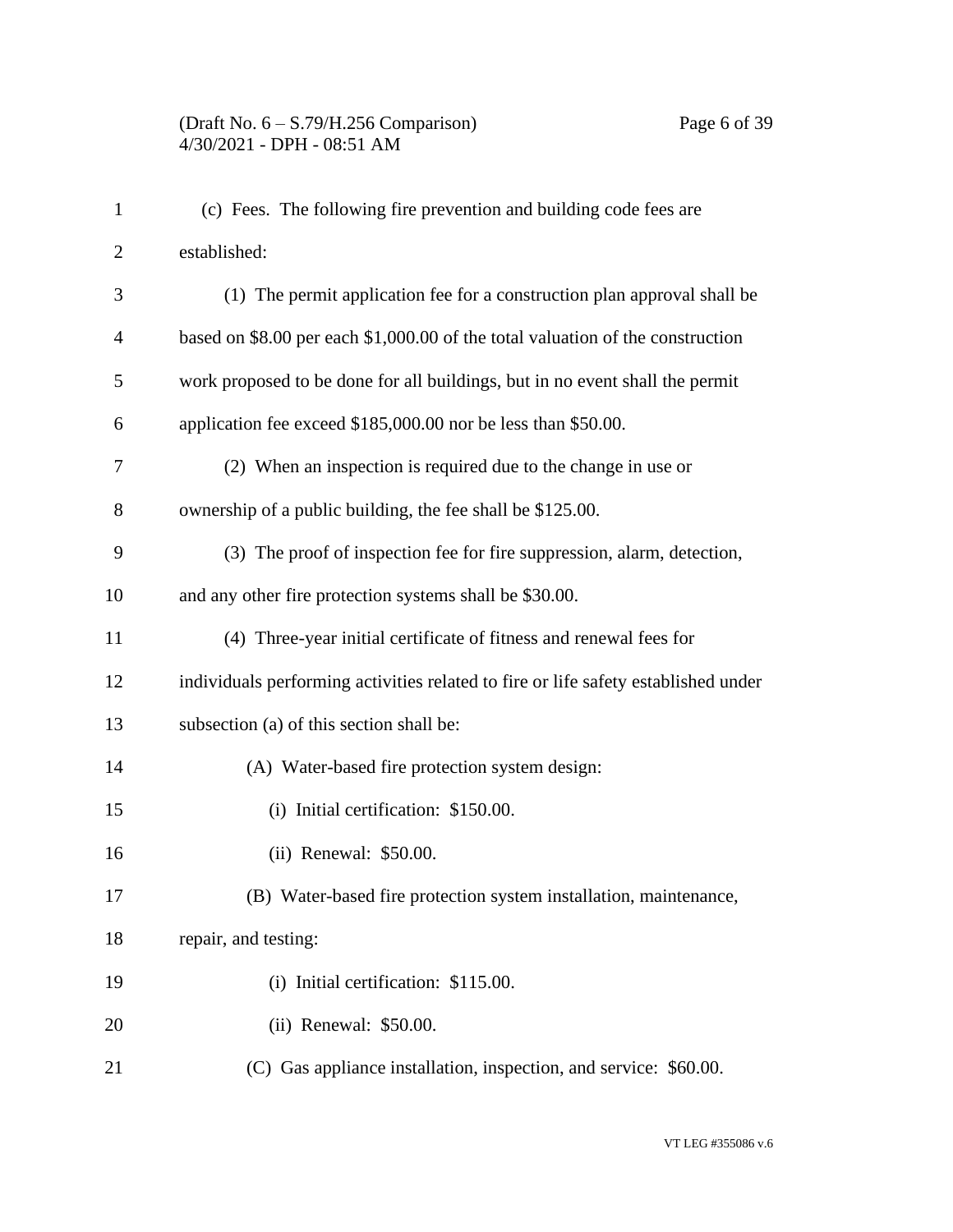#### (Draft No. 6 – S.79/H.256 Comparison) Page 7 of 39 4/30/2021 - DPH - 08:51 AM

| $\mathbf{1}$   | (D) Oil burning equipment installation, inspection, and service:             |
|----------------|------------------------------------------------------------------------------|
| $\overline{2}$ | \$60.00.                                                                     |
| 3              | (E) Fire alarm system inspection and testing: \$90.00.                       |
| $\overline{4}$ | (F) Limited oil burning equipment installation, inspection, and              |
| 5              | service: \$60.00.                                                            |
| 6              | (G) Domestic water-based fire protection system installation,                |
| 7              | maintenance, repair, and testing:                                            |
| 8              | (i) Initial certification: \$60.00.                                          |
| 9              | (ii) Renewal: \$20.00.                                                       |
| 10             | (H) Fixed fire extinguishing system design, installation, inspection,        |
| 11             | servicing, and recharging:                                                   |
| 12             | (i) Initial certification: \$60.00.                                          |
| 13             | (ii) Renewal: \$20.00.                                                       |
| 14             | (I) Emergency generator installation, maintenance, repair, and               |
| 15             | testing: \$30.00;                                                            |
| 16             | (J) Chimney and solid fuel burning appliance cleaning, maintenance,          |
| 17             | and evaluation: \$30.00.                                                     |
| 18             | (d) Permit processing. The Commissioner shall make all practical efforts     |
| 19             | to process permits in a prompt manner. The Commissioner shall establish time |
| 20             | limits for permit processing as well as procedures and time periods within   |
| 21             | which to notify applicants whether an application is complete.               |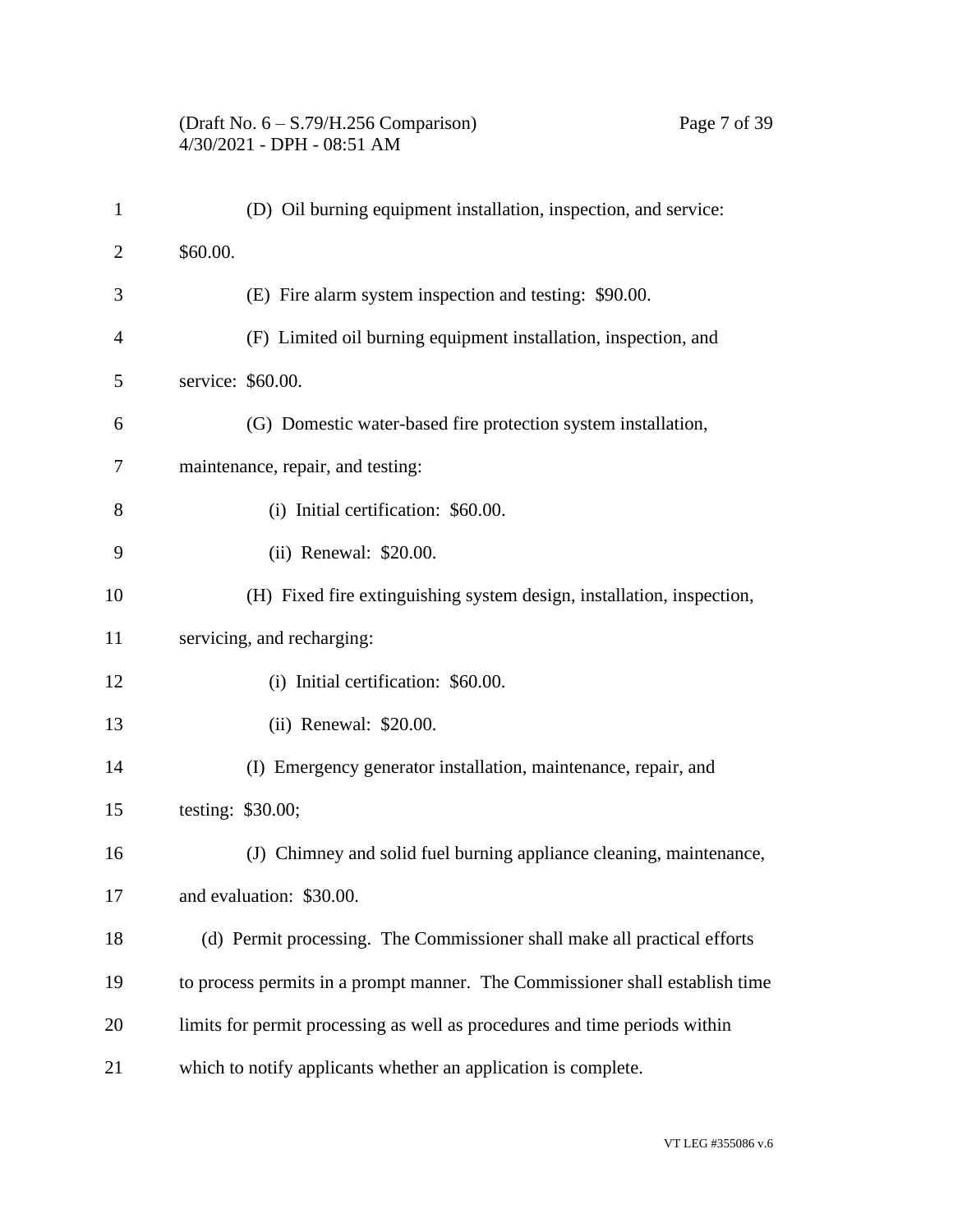| $\mathbf{1}$   | (e) Variances; exemptions. Except for any rules requiring the education       |
|----------------|-------------------------------------------------------------------------------|
| $\overline{2}$ | module regarding the State's energy goals described in subdivision (a)(2) of  |
| 3              | this section, the Commissioner may grant variances or exemptions from rules   |
| $\overline{4}$ | adopted under this subchapter where strict compliance would entail practical  |
| 5              | difficulty, unnecessary hardship, or is otherwise found unwarranted, provided |
| 6              | that:                                                                         |
| 7              | (1) any such variance or exemption secures the public safety and health;      |
| 8              | (2) any petitioner for such a variance or exemption can demonstrate that      |
| 9              | the methods, means, or practices proposed to be taken in lieu of compliance   |
| 10             | with the rule or rules provide, in the opinion of the Commissioner, equal     |
| 11             | protection of the public safety and health as provided by the rule or rules;  |
| 12             | (3) the rule or rules from which the variance or exemption is sought has      |
| 13             | not also been adopted as a rule or standard under 21 V.S.A. chapter 3,        |
| 14             | subchapters 4 and 5; and                                                      |
| 15             | (4) any such variance or exemption does not violate any of the                |
| 16             | provisions of 26 V.S.A. chapters 3 and 20 or any rules adopted thereunder.    |
| 17             | * * *                                                                         |
| 18             | § 2733. ORDERS TO REPAIR, REHABILITATE, OR REMOVE                             |
| 19             | <b>STRUCTURE</b>                                                              |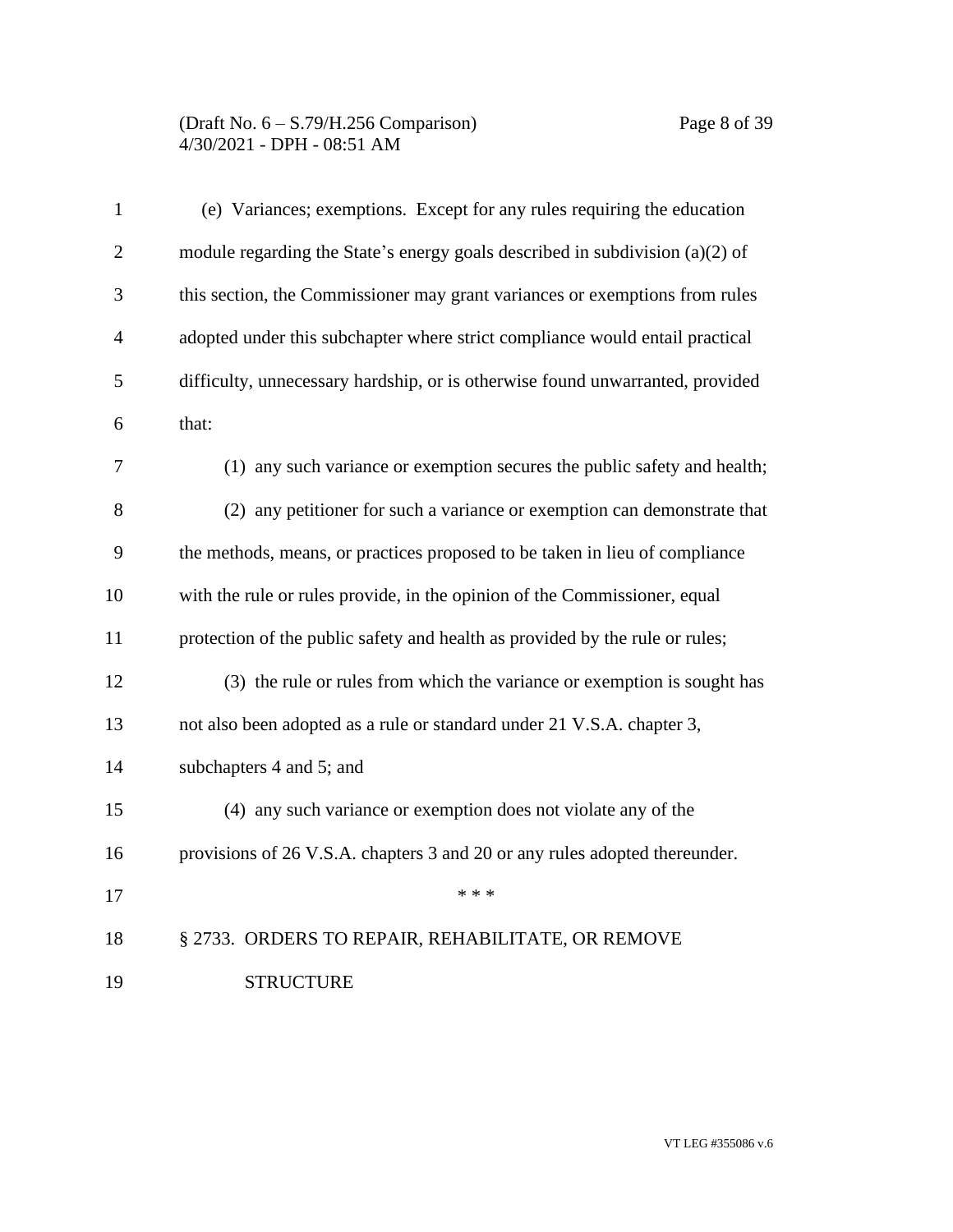| $\mathbf{1}$   | $(a)(1)$ Whenever the commissioner Commissioner finds that premises or             |
|----------------|------------------------------------------------------------------------------------|
| $\overline{2}$ | any part of them does not meet the standards adopted under this subchapter,        |
| 3              | the commissioner Commissioner may order it repaired or rehabilitated.              |
| 4              | $(2)$ If it the premises is not repaired or rehabilitated within a reasonable      |
| 5              | time as specified by the commissioner Commissioner in his or her order, the        |
| 6              | commissioner Commissioner may order the premises or part of them closed, if        |
| 7              | by doing so the public safety will not be imperiled; otherwise he or she shall     |
| 8              | order demolition and removal of the structure, or fencing of the premises.         |
| 9              | (3) Whenever a violation of the rules is deemed to be imminently                   |
| 10             | hazardous to persons or property, the commissioner Commissioner shall order        |
| 11             | the violation corrected immediately.                                               |
| 12             | $(4)$ If the violation is not corrected, the commissioner Commissioner             |
| 13             | may then order the premises or part of them immediately closed and to remain       |
| 14             | closed until the violation is corrected.                                           |
| 15             | (b) Whenever a structure, by reason of age, neglect, want of repair, action        |
| 16             | of the elements, destruction, either partial or total by fire or other casualty or |
| 17             | other cause, is so dilapidated, ruinous, decayed, filthy, unstable, or dangerous   |
| 18             | as to constitute a material menace or damage in any way to adjacent property,      |
| 19             | or to the public, and has so remained for a period of not less than one week, the  |
| 20             | commissioner Commissioner may order such structure demolished and                  |
| 21             | removed.                                                                           |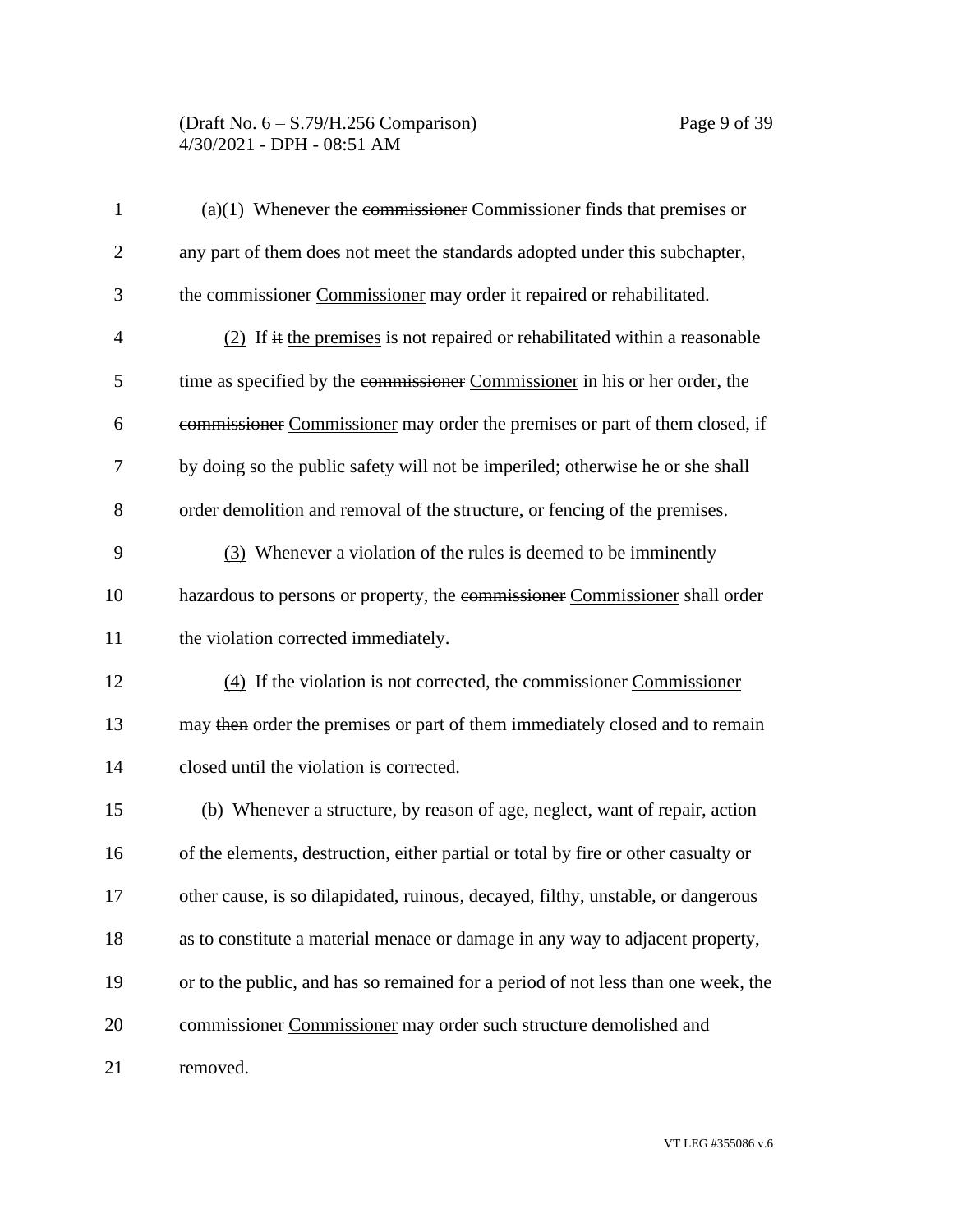| $\mathbf{1}$   | (c) Orders issued under this section shall be served by certified mail with    |
|----------------|--------------------------------------------------------------------------------|
| $\overline{2}$ | return receipt requested or in the discretion of the commissioner              |
| 3              | Commissioner, shall be served in the same manner as summonses are served       |
| $\overline{4}$ | under the Vermont Rules of Civil Procedure promulgated by the supreme court    |
| 5              | Supreme Court, to all persons who have a recorded interest in the property     |
| 6              | recorded in the place where land records for the property are recorded, and to |
| 7              | all persons who will be temporarily or permanently displaced by the order,     |
| 8              | including owners, tenants, mortgagees, attaching creditors, lien holders, and  |
| 9              | public utilities or water companies serving the premises.                      |
| 10             | § 2734. PENALTIES                                                              |
| 11             | $(a)(1)$ A person who violates any provision of this subchapter or any order   |
| 12             | or rule issued pursuant thereto shall be fined not more than \$10,000.00.      |
| 13             | (2) The state's attorney State's Attorney of the county in which such          |
| 14             | violation occurs shall prosecute the violation and may commence a proceeding   |
| 15             | in the superior court Superior Court to compel compliance with such order or   |
| 16             | rule, and such court may make orders and decrees therein by way of writ of     |
| 17             | injunction or otherwise.                                                       |
| 18             | $(b)(1)$ A person who fails to comply with a lawful order issued under         |
| 19             | authority of this subchapter in case of sudden emergency shall be fined not    |
| 20             | more than \$20,000.00.                                                         |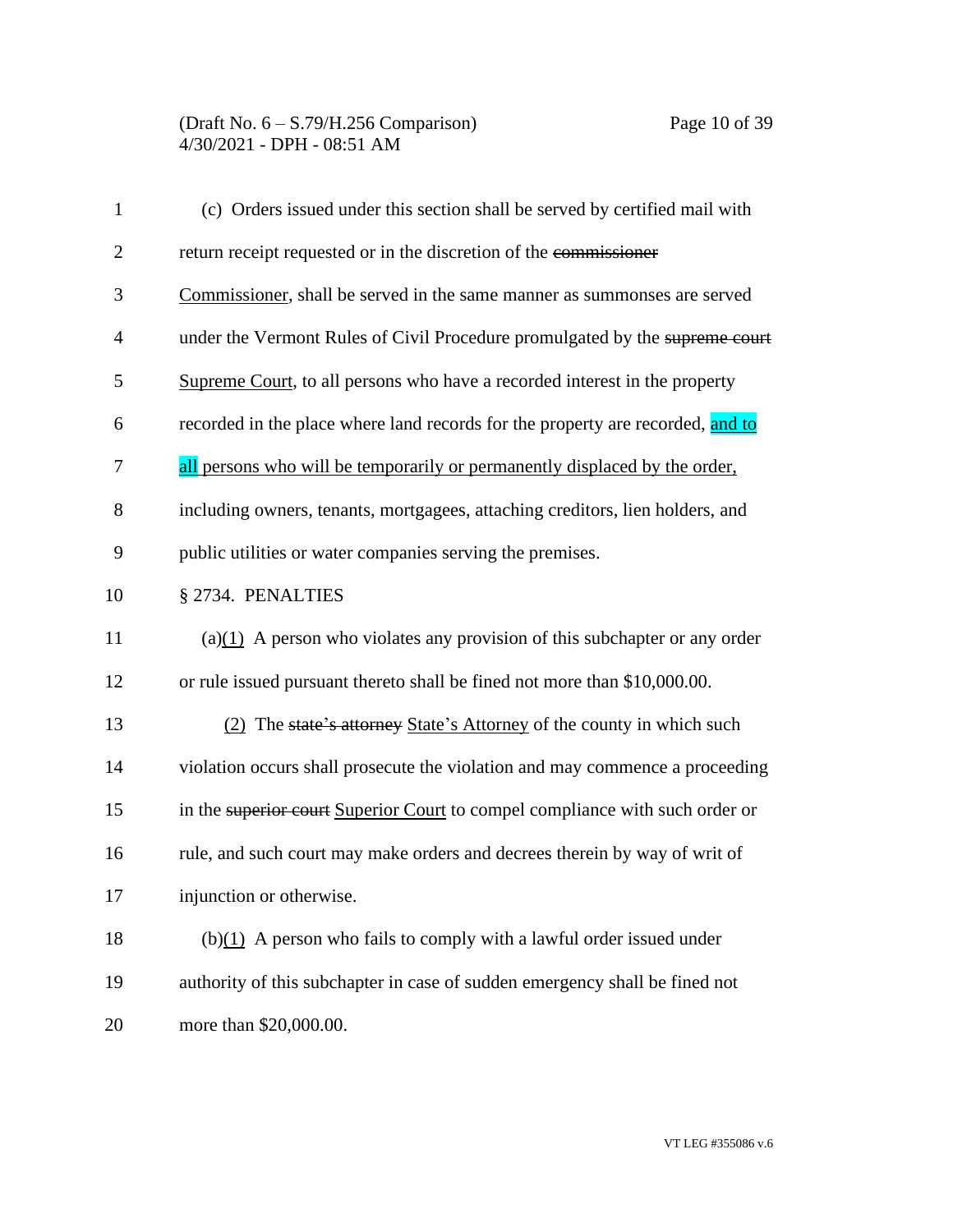# (Draft No. 6 – S.79/H.256 Comparison) Page 11 of 39 4/30/2021 - DPH - 08:51 AM

| 1              | (2) A person who fails to comply with an order requiring notice shall be      |
|----------------|-------------------------------------------------------------------------------|
| $\overline{2}$ | fined \$200.00 for each day's neglect commencing with the effective date of   |
| 3              | such order or the date such order is finally determined if an appeal has been |
| 4              | filed.                                                                        |
| 5              | $(c)(1)$ The commissioner Commissioner may, after notice and opportunity      |
| 6              | for hearing, assess an administrative penalty of not more than \$1,000.00 for |
| 7              | each violation of this subchapter or any rule adopted under this subchapter.  |
| 8              | (2) Penalties assessed pursuant to this subsection shall be based on the      |
| 9              | severity of the violation.                                                    |
| 10             | (3) An election by the commissioner Commissioner to proceed under             |
| 11             | this subsection shall not limit or restrict the commissioner's Commissioner's |
| 12             | authority under subsection (a) of this section.                               |
| 13             | (d) Violation of any rule adopted under this subchapter shall be prima facie  |
| 14             | evidence of negligence in any civil action for damage or injury which that is |
| 15             | the result of the violation.                                                  |
| 16             | * * *                                                                         |
| 17             | § 2736. MUNICIPAL ENFORCEMENT                                                 |
| 18             | $(a)(1)$ The legislative body of a municipality may appoint one or more       |
| 19             | trained and qualified officials and may establish procedures to enforce rules |
| 20             | and standards adopted under subsection 2731(a) of this title.                 |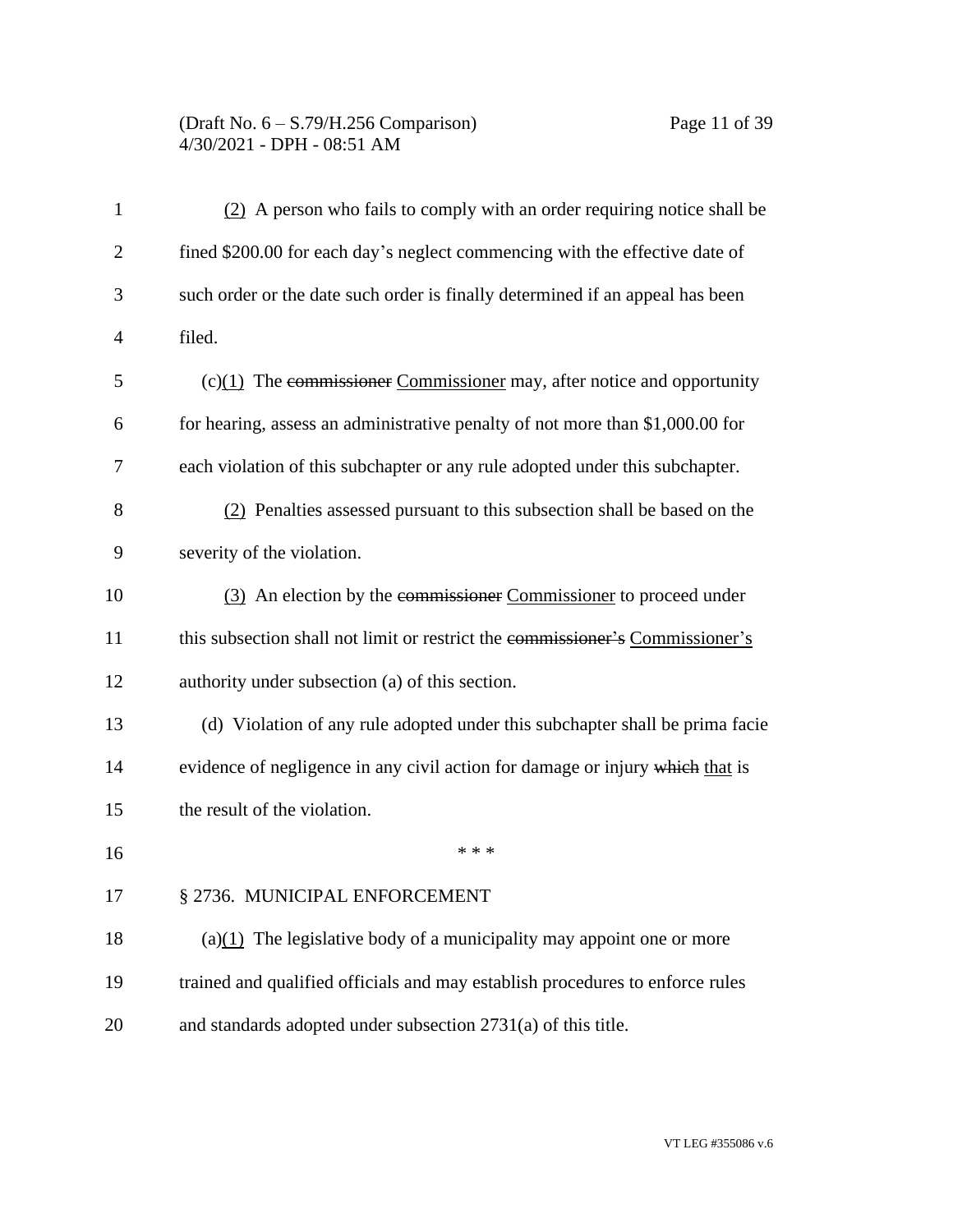### (Draft No. 6 – S.79/H.256 Comparison) Page 12 of 39 4/30/2021 - DPH - 08:51 AM

| $\mathbf{1}$   | $(2)$ After considering the type of buildings within the municipality, if the   |
|----------------|---------------------------------------------------------------------------------|
| $\overline{2}$ | commissioner Commissioner determines that the training, qualifications, and     |
| 3              | procedures are sufficient, he or she may assign responsibility to the           |
| 4              | municipality for enforcement of some or all of these rules and standards.       |
| 5              | (3) The commissioner Commissioner may also assign responsibility for            |
| 6              | enforcement of the rules of the access board adopted under section 2902 of this |
| 7              | title.                                                                          |
| 8              | (4) The commissioner Commissioner shall provide continuing review,              |
| 9              | consultation, and assistance as may be necessary.                               |
| 10             | (5) The assignment of responsibility may be revoked by the                      |
| 11             | commissioner Commissioner after notice and an opportunity for hearing if the    |
| 12             | commissioner Commissioner determines that the training, qualifications, or      |
| 13             | procedures are insufficient.                                                    |
| 14             | (6) The assignment of responsibility shall not affect the commissioner's        |
| 15             | Commissioner's authority under this subchapter.                                 |
| 16             | (b) If a municipality assumes responsibility under subsection (a) of this       |
| 17             | section for performing any functions that would be subject to a fee established |
| 18             | under subsection $2731(a)$ of this title, the municipality may establish and    |
| 19             | collect reasonable fees for its own use, and no fee shall be charged for the    |
| 20             | benefit of the state State.                                                     |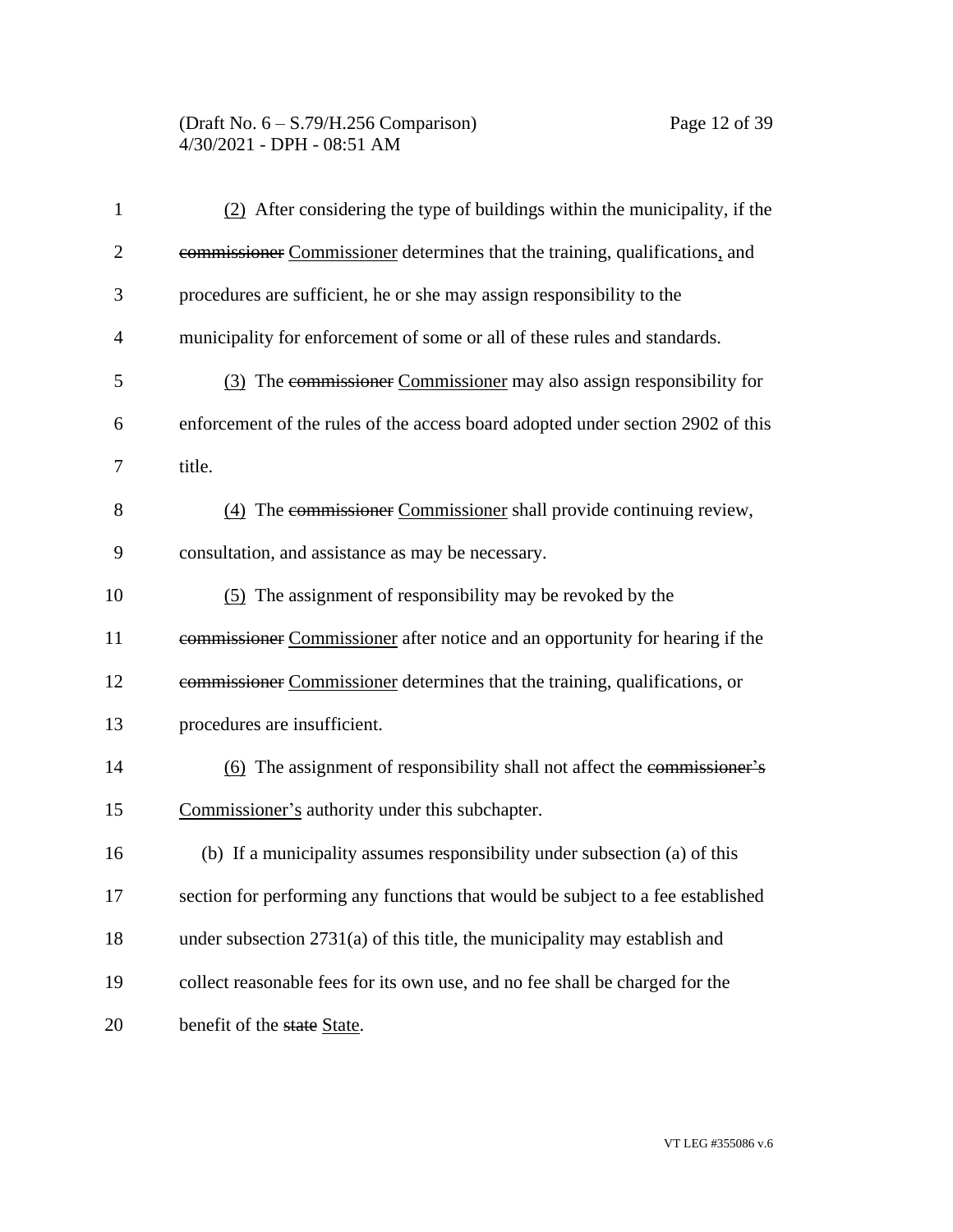# (Draft No. 6 – S.79/H.256 Comparison) Page 13 of 39 4/30/2021 - DPH - 08:51 AM

| $\mathbf{1}$ | $(c)(1)$ Subject to rules adopted under section 2731 of this title, municipal   |
|--------------|---------------------------------------------------------------------------------|
| $\mathbf{2}$ | officials appointed under this section may enter any premises in order to carry |
| 3            | out the responsibilities of this section.                                       |
| 4            | $(2)$ The officials may order the repair, rehabilitation, closing,              |
| 5            | demolition, or removal of any premises to the same extent as the commissioner   |
| 6            | Commissioner may under section 2732 of this title.                              |
| 7            | (d) Upon a determination by the commissioner Commissioner that a                |
| 8            | municipality has established sufficient procedures for granting variances and   |
| 9            | exemptions, such variances and exemptions may be granted to the same extent     |
| 10           | authorized under subsection 2731(b) of this title.                              |
| 11           | (e) The results of all activities conducted by municipal officials under this   |
| 12           | section shall be reported to the commissioner Commissioner periodically upon    |
| 13           | request.                                                                        |
| 14           | (f) Nothing in this section shall be interpreted to decrease the authority of   |
| 15           | municipal officials under other laws, including laws concerning building codes  |
| 16           | and laws concerning housing codes.                                              |
| 17           | * * *                                                                           |
| 18           | § 2738. FIRE PREVENTION AND BUILDING INSPECTION SPECIAL                         |
| 19           | <b>FUND</b>                                                                     |
| 20           | (a) The fire prevention and building inspection special fund revenues shall     |
| 21           | be from the following sources:                                                  |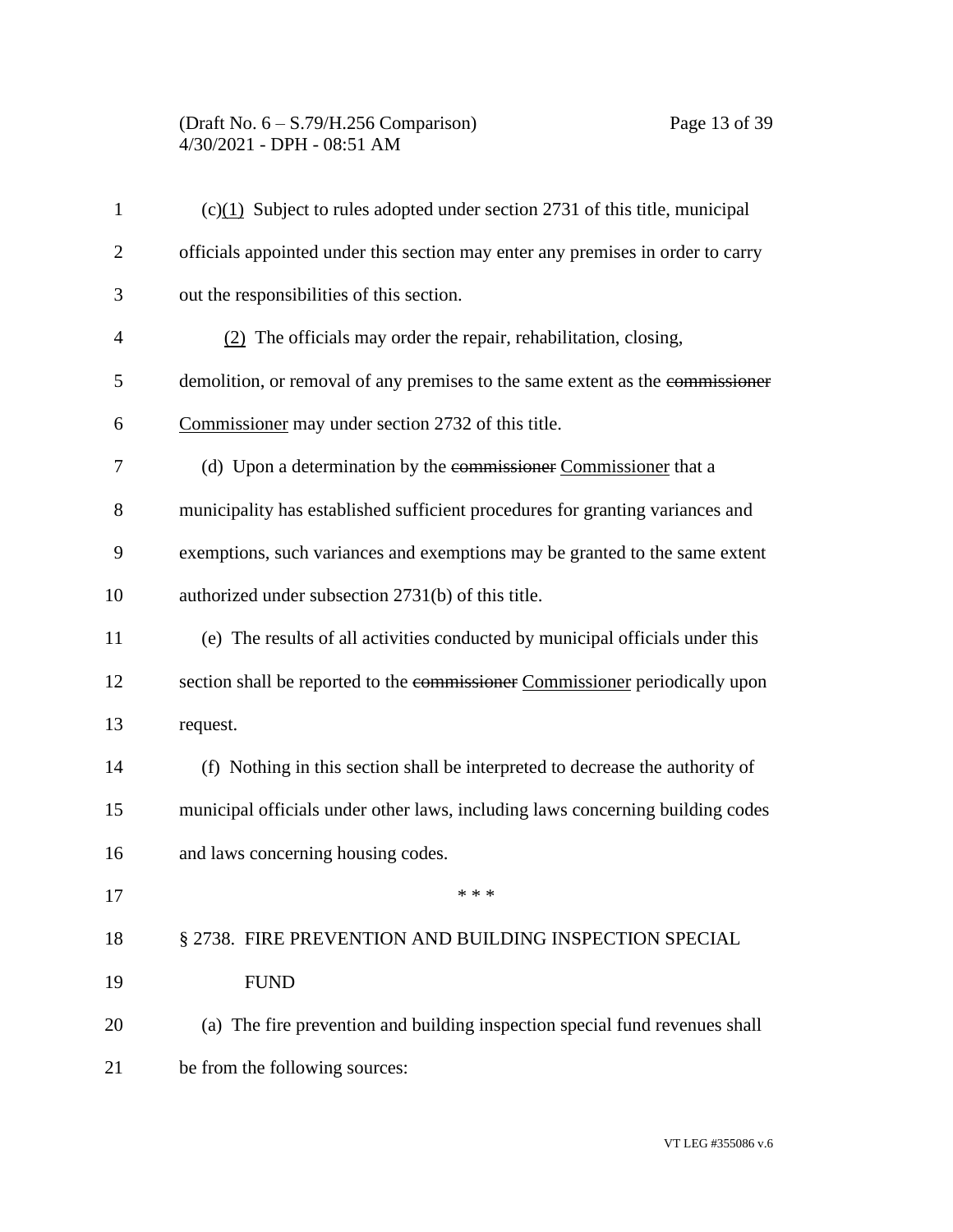# (Draft No. 6 – S.79/H.256 Comparison) Page 14 of 39 4/30/2021 - DPH - 08:51 AM

| $\mathbf{1}$   | (1) fees relating to construction and inspection of public building and         |
|----------------|---------------------------------------------------------------------------------|
| $\overline{c}$ | fire prevention inspections under section 2731 of this title;                   |
| 3              | (2) fees relating to boilers and pressure vessels under section 2883 of         |
| 4              | this title;                                                                     |
| 5              | (3) fees relating to electrical installations and inspections and the           |
| 6              | licensing of electricians under 26 V.S.A. §§ 891-915;                           |
| 7              | (4) fees relating to cigarette certification under section 2757 of this title;  |
| 8              | and                                                                             |
| 9              | (5) fees relating to plumbing installations and inspections and the             |
| 10             | licensing of plumbers under 26 V.S.A. §§ 2171-2199.                             |
| 11             | (b) Fees collected under subsection (a) of this section shall be available to   |
| 12             | the department of public safety Department of Public Safety to offset the costs |
| 13             | of the division of fire safety Division of Fire Safety.                         |
| 14             | (c) The commissioner of finance and management Commissioner of                  |
| 15             | Finance and Management may anticipate receipts to this fund and issue           |
| 16             | warrants based thereon.                                                         |
| 17             |                                                                                 |
| 18             | *** State Rental Housing Registry; Registration Requirement ***                 |
| 19             | Sec. 2. 3 V.S.A. § 2478 is added to read:                                       |
| 20             | § 2478. STATE RENTAL HOUSING REGISTRY; HOUSING DATA                             |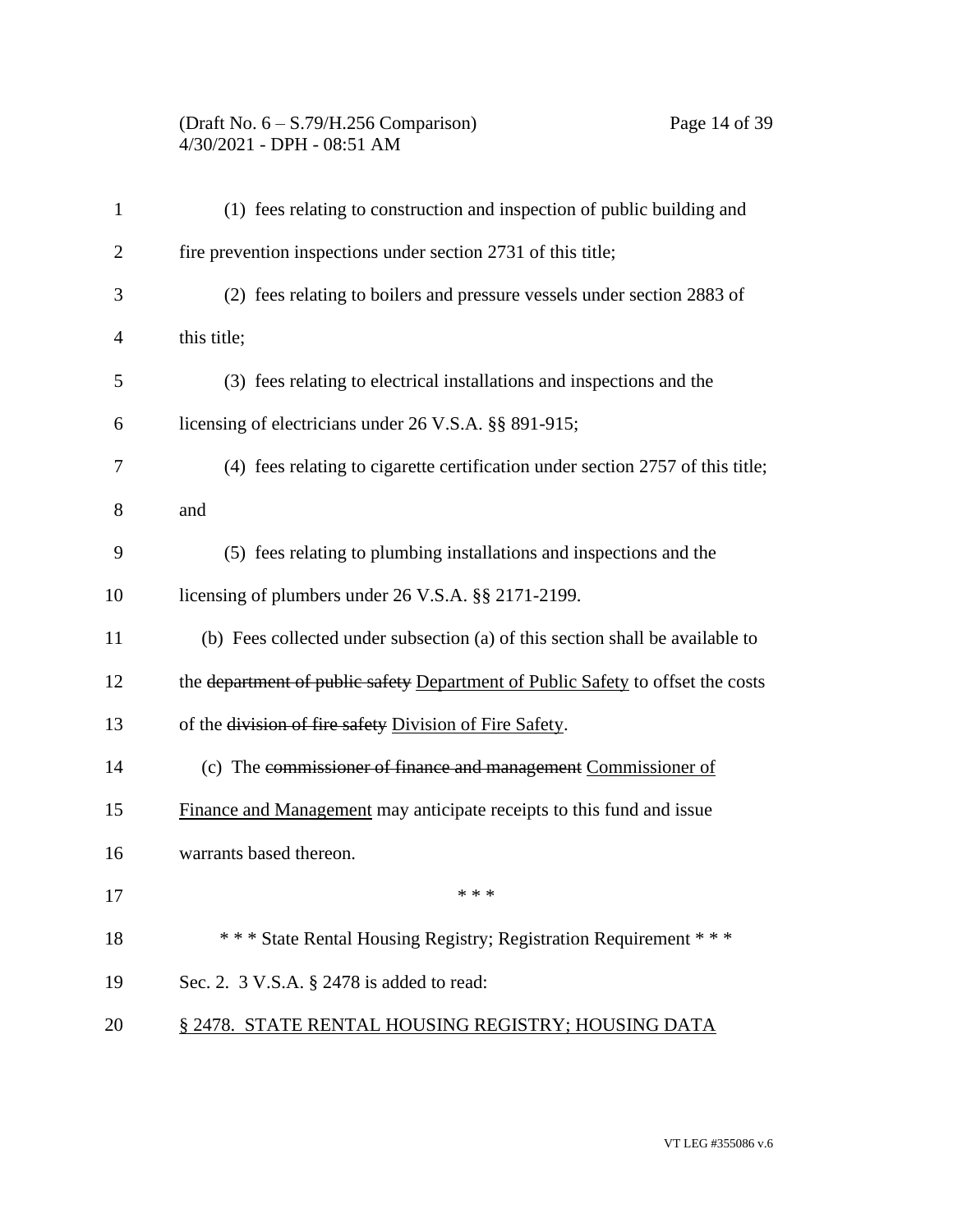(Draft No. 6 – S.79/H.256 Comparison) Page 15 of 39 4/30/2021 - DPH - 08:51 AM

| $\mathbf{1}$   | (a) The Department of Housing and Community Development, in                       |
|----------------|-----------------------------------------------------------------------------------|
| $\overline{2}$ | coordination with the Division of Fire Safety, the Department of Health, the      |
| 3              | Enhanced 911 Board, and the Department of Taxes, shall create and maintain a      |
| $\overline{4}$ | registry of the rental housing in this State, which includes a "dwelling unit" as |
| 5              | defined in 9 V.S.A. § 4451 and a "short-term rental" as defined in 18 V.S.A.      |
| 6              | $§$ 4301.                                                                         |
| 7              | (b) The Department of Housing and Community Development shall require             |
| 8              | for each unit that is registered the following data:                              |
| 9              | (1) the name and mailing address of the owner, landlord, and property             |
| 10             | manager of the unit, as applicable;                                               |
| 11             | the phone number and electronic mail address of the owner,                        |
| 12             | landlord, and property manager of the unit, as available;                         |
| 13             | (3) location of the unit;                                                         |
| 14             | $(4)$ year built;                                                                 |
| 15             | $(5)$ type of rental unit;                                                        |
| 16             | (6) number of units in the building;                                              |
|                |                                                                                   |
| 17             | (7) school property account number;                                               |
| 18             | (8) accessibility of the unit; and                                                |
| 19             | (9) any other information the Department deems appropriate.                       |
| 20             | (c) Upon request of the Department of Housing and Community                       |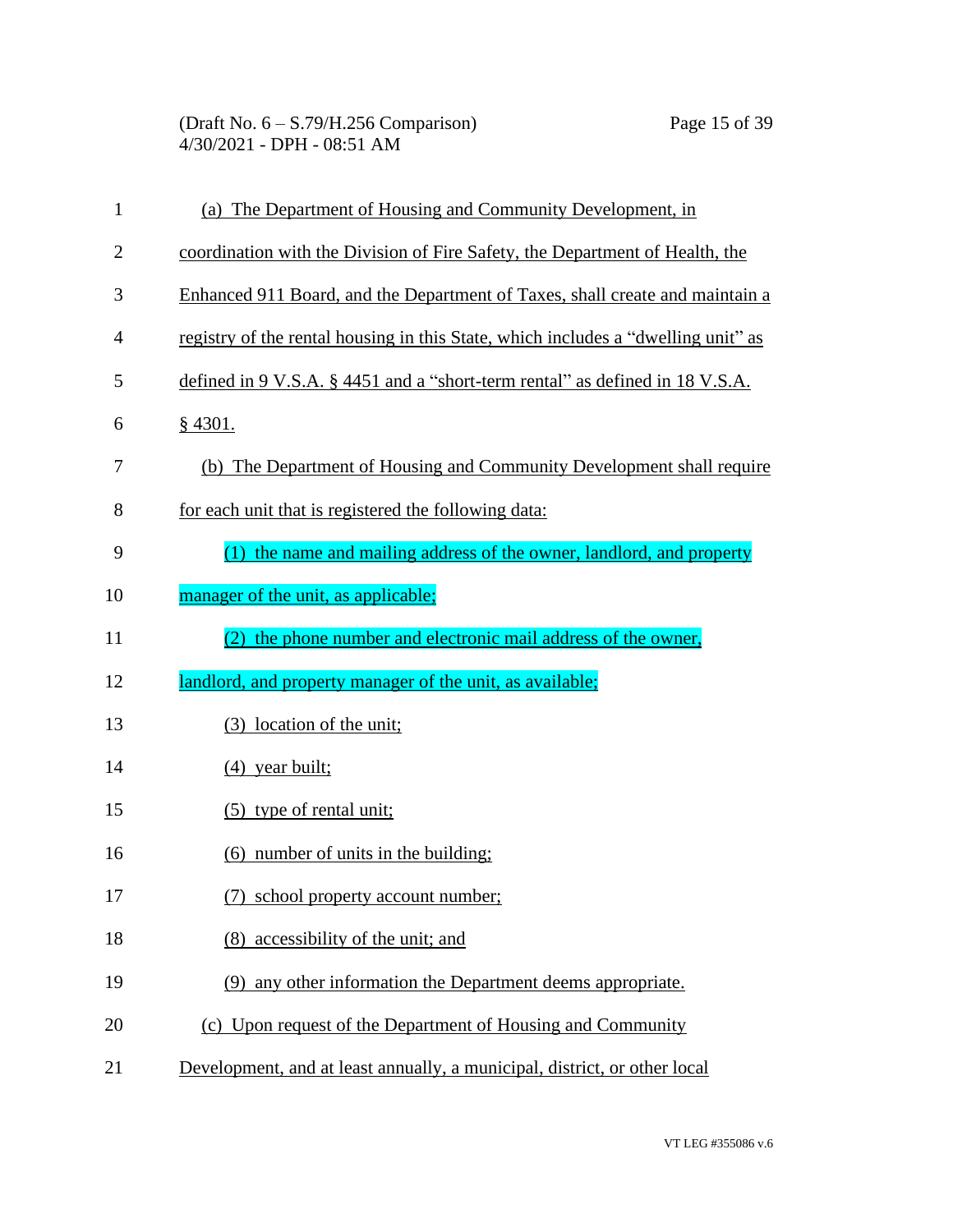(Draft No. 6 – S.79/H.256 Comparison) Page 16 of 39 4/30/2021 - DPH - 08:51 AM

| 1              | government entity that operates a rental housing health and safety program that   |
|----------------|-----------------------------------------------------------------------------------|
| 2              | requires registration of a rental housing unit and a fee for inclusion on the     |
| 3              | registry shall provide to the Department the data for each unit that is required  |
| $\overline{4}$ | pursuant to subsection (b) of this section.                                       |
| 5              | (d) The registry, and data collected by the registry, shall be protected          |
| 6              | pursuant to 1 V.S.A. § 317 (c)(2) and may only be released to specifically        |
| 7              | designated persons who, in the discretion of the Department, shall use such       |
| 8              | data to further the public good. Registry data may not be disclosed to entities   |
| 9              | for the purposes of solicitation campaigns without express authority granted by   |
| 10             | the Department. Data about a specific unit may be disclosed to the owner or       |
| 11             | operator of the rental unit regulated by the registry for the purpose of          |
| 12             | informing the owner or operator of its registry status.                           |
| 13             | $(d)(1)$ The data the Department collects pursuant to this section is exempt      |
| 14             | from public inspection and copying pursuant to 1 V.S.A. $\S 317(c)(1)$ and the    |
| 15             | Department shall not disclose such data except as provided in subdivision (2)     |
| 16             | of this subsection.                                                               |
| 17             | (2) The Department:                                                               |
| 18             | (A) may disclose data it collects pursuant to this section to other               |
| 19             | State, municipal, or regional government entities, to nonprofit organizations, or |
| 20             | to other persons for the purposes of protecting the public health and safety or   |
| 21             | promoting the public good;                                                        |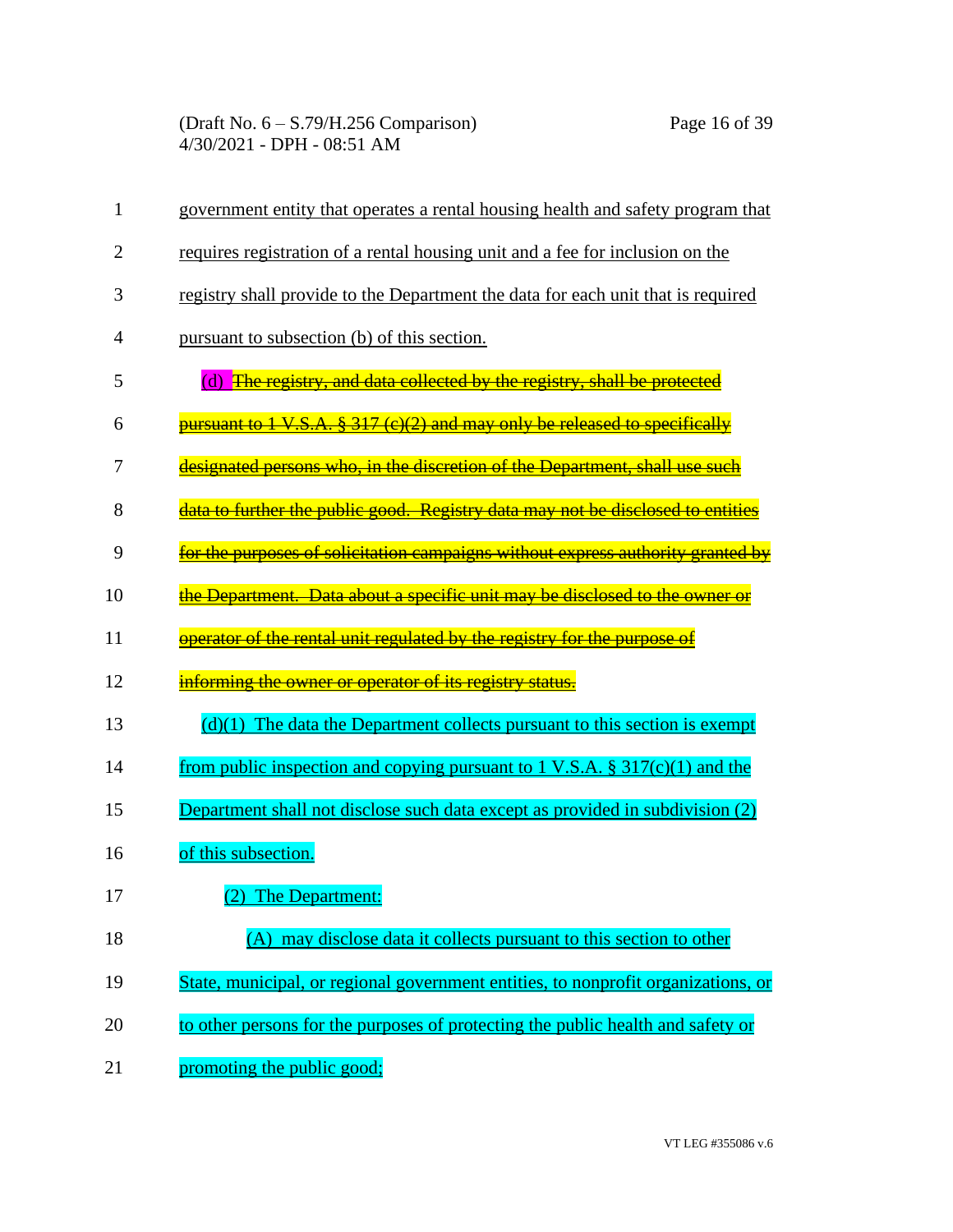| $\mathbf{1}$   | (B) shall not disclose data it collects pursuant to this section for a              |
|----------------|-------------------------------------------------------------------------------------|
| $\overline{2}$ | commercial purpose; and                                                             |
| 3              | (C) shall ensure that a person to whom the Department discloses data                |
| 4              | it collects pursuant to this section takes necessary steps to protect the data from |
| 5              | further disclosure and complies with subdivision (B) of this subsection.            |
| 6              | Sec. 3. 3 V.S.A. § 2479 is added to read:                                           |
| 7              | § 2479. RENTAL HOUSING REGISTRATION                                                 |
| 8              | (a) Except as provided in subsection (c) of this section, an owner of rental        |
| 9              | housing that is subject to 9 V.S.A. chapter 137 the owner of a dwelling unit, as    |
| 10             | defined in 9 V.S.A. § 4501, that is leased or offered for lease shall:              |
| 11             | (1) file with the Department of Taxes the landlord certificate required             |
| 12             | for the renter's rebate or the renter credit program; and                           |
| 13             | (2) within 30 days of filing the certificate, register, provide the                 |
| 14             | information required by subsection 2478(b) of this title, and pay to the            |
| 15             | Department of Housing and Community Development an annual registration              |
| 16             | fee of \$35.00 per rental unit, unless the owner has within the preceding           |
| 17             | 12 months:                                                                          |
| 18             | (A) registered the unit pursuant to subsection (b) of this section; or              |
| 19             | (B) registered the unit with a municipal, district, or other local                  |
| 20             | government entity that operates a rental housing health and safety program          |
| 21             | with a rental registry that complies with subsection 2478(b) of this title.         |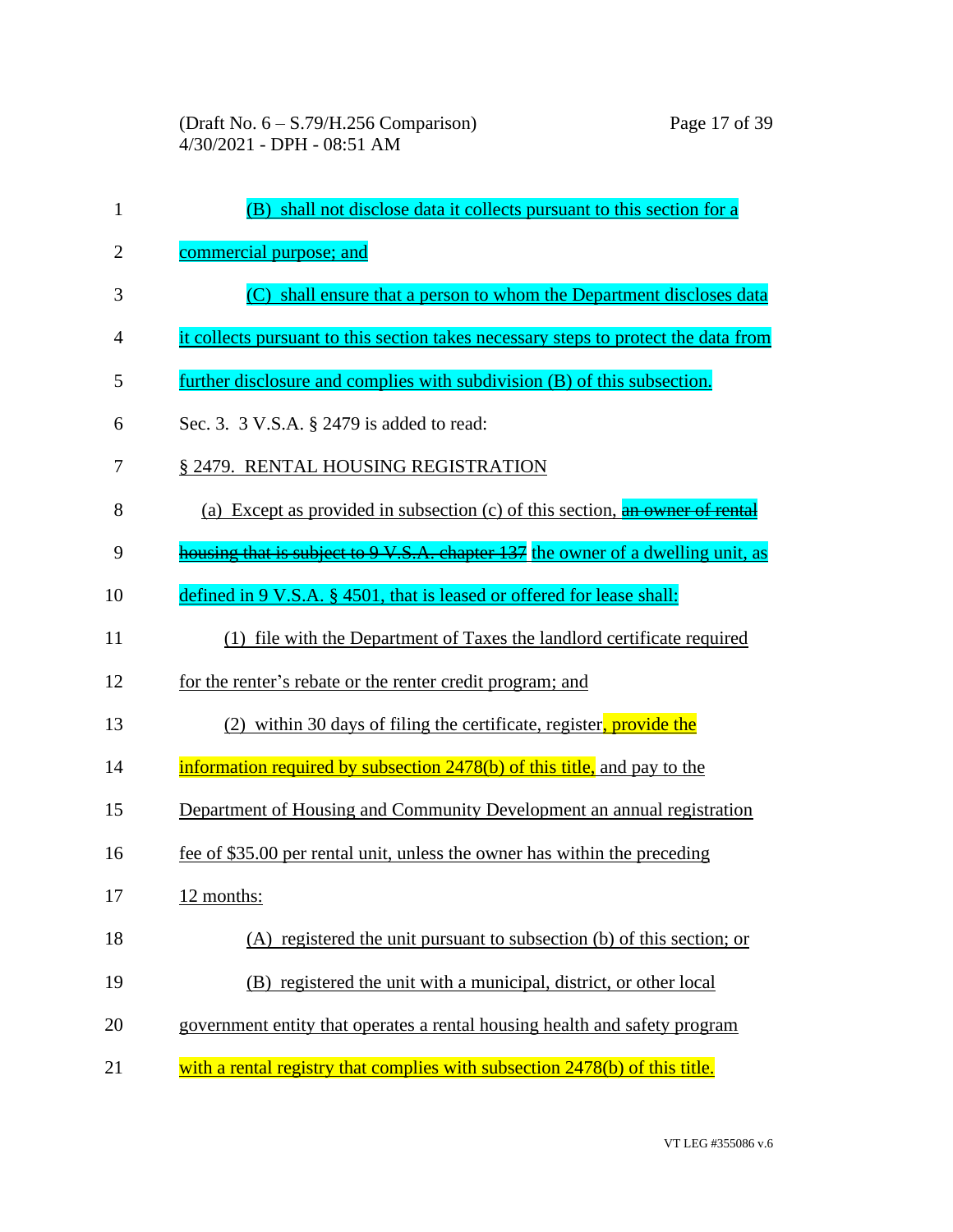| $\mathbf{1}$   | (b) Except as provided in subsection (c) of this section, an owner of a            |
|----------------|------------------------------------------------------------------------------------|
| $\mathbf{2}$   | short-term rental, as defined in 18 V.S.A. § 4301, shall, annually, within         |
| 3              | 30 days of renting a unit, register, provide the information required by           |
| $\overline{4}$ | subsection 2478(b) of this title, and pay to the Department of Housing and         |
| 5              | Community Development an annual registration fee of \$35.00 per rental unit,       |
| 6              | unless the owner has within the preceding 12 months:                               |
| 7              | $(1)$ registered the unit pursuant to subsection (a) of this section; or           |
| 8              | (2) registered the unit with a municipal, district, or other local                 |
| 9              | government entity that operates a rental housing health and safety program         |
| 10             | with a rental registry that complies with subsection 2478(b) of this title.        |
| 11             | $(c)(1)$ An owner of a mobile home lot within a mobile home park who has           |
| 12             | registered the lot with the Department of Housing and Community                    |
| 13             | Development and who does not own a mobile home on the lot is exempt from           |
| 14             | registering the lot pursuant to this section.                                      |
| 15             | (2) An owner of a mobile home lot within a mobile home park who has                |
| 16             | registered the lot with the Department and who owns a mobile home on the lot       |
| 17             | that is available for rent or rented shall register the property with the          |
| 18             | Department and pay a fee equal to the fee required by subdivision $(a)(2)$ of this |
| 19             | section less any fee paid within the previous 12 months pursuant to 10 V.S.A.      |
| 20             | §6254(c).                                                                          |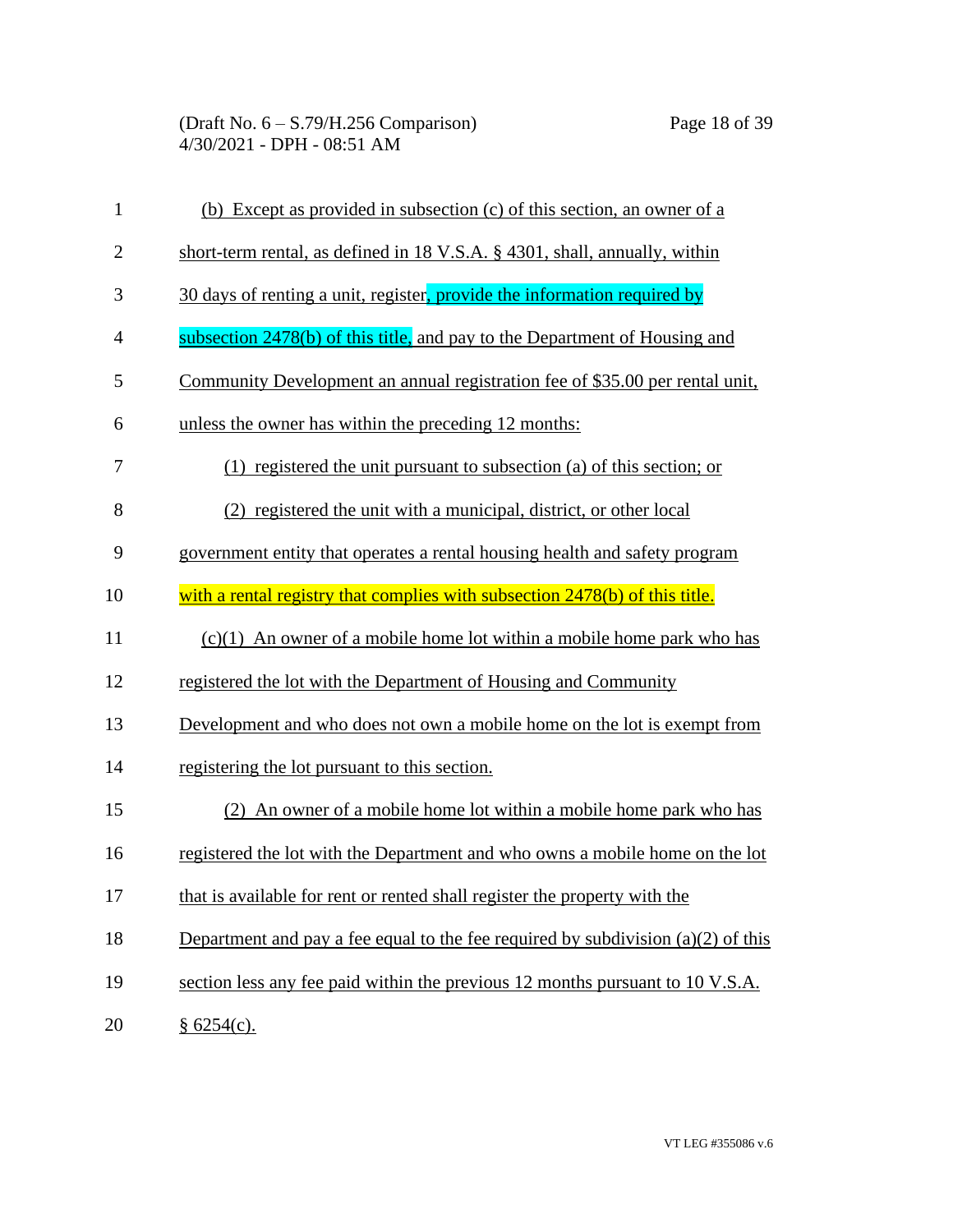(Draft No. 6 – S.79/H.256 Comparison) Page 19 of 39 4/30/2021 - DPH - 08:51 AM

| $\mathbf{1}$   | (3) An owner of a mobile home who rents the mobile home, whether                           |
|----------------|--------------------------------------------------------------------------------------------|
| $\overline{c}$ | located in a mobile home park, shall register pursuant to this section.                    |
| 3              | (4) An owner of housing that is provided as a benefit of farm                              |
| 4              | employment, as defined in $9 \text{ V.S.A. }$ § $4469a(a)(3)$ , shall register pursuant to |
| 5              | this section, [provide the information required by subsection 2478(b) of this              |
| 6              | title], and pay a single registration fee of \$35.00 for one or more units of              |
| 7              | housing the owner provides as a benefit of farm employment.                                |
| 8              | [Effective date – of farm housing fee requirement = January 1, 2024?]                      |
| 9              | (d) An owner of rental housing who fails to register pursuant to this section              |
| 10             | shall pay a late registration fee of \$150.00 per unit and may be subject to an            |
| 11             | administrative penalty not to exceed \$5,000.00 for each violation.                        |
| 12             | (e) The Department of Housing and Community Development shall                              |
| 13             | maintain the registration fees collected pursuant to this section in a special             |
| 14             | fund entitled the Rental Housing Safety Special Fund, the proceeds of which                |
| 15             | the Department shall use:                                                                  |
| 16             | $(1)$ to hire authorized staff to administer the registry and registration                 |
| 17             | requirements imposed in this section and in section 2478 of this title; and                |
| 18             | (2) to provide funding to the Department of Public Safety to hire                          |
| 19             | authorized staff to conduct inspections and regulate rental housing pursuant to            |
| 20             | 20 V.S.A. chapter 173, subchapter 2.                                                       |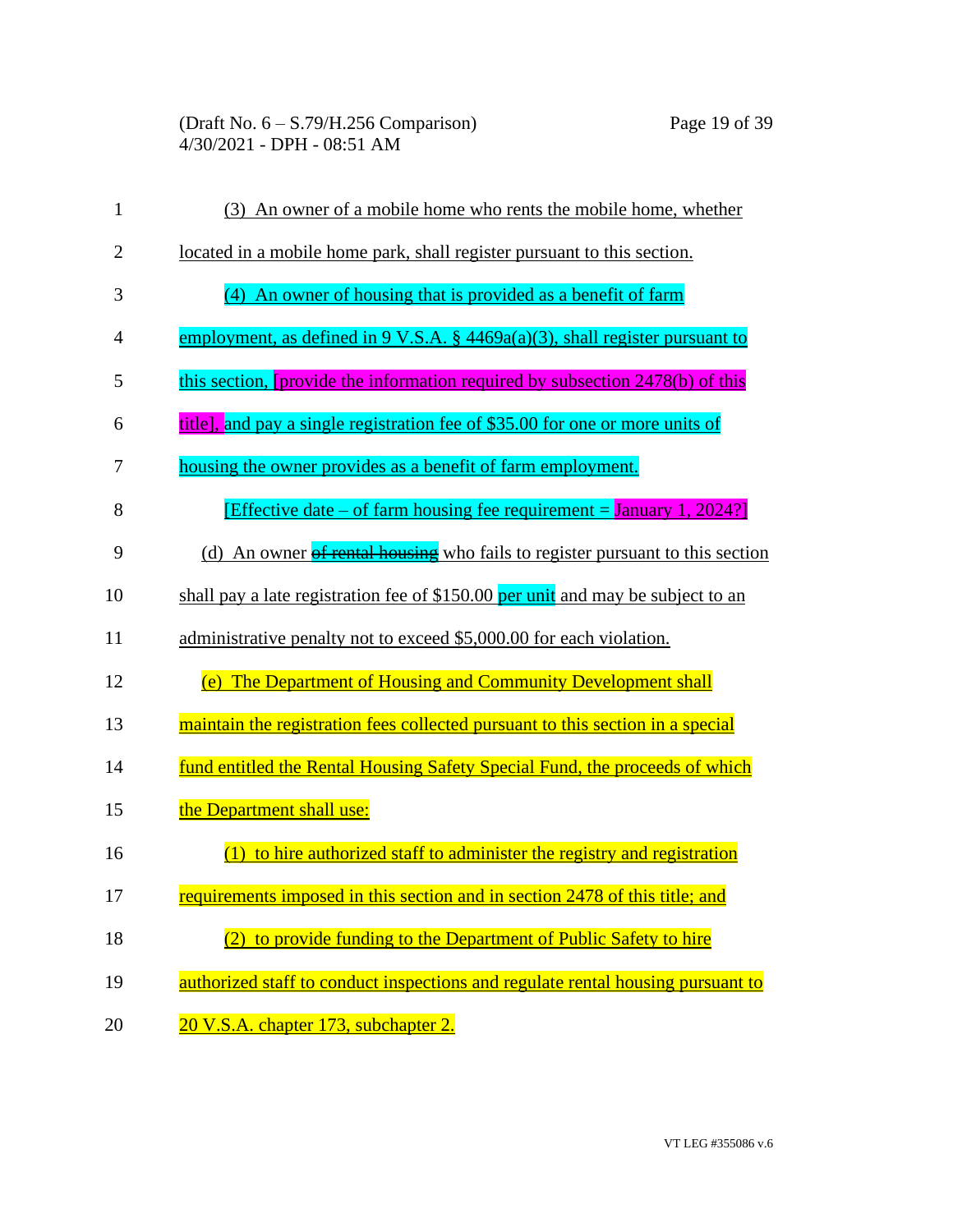| $\mathbf{1}$   | *** Positions Authorized ***                                                             |
|----------------|------------------------------------------------------------------------------------------|
| $\overline{2}$ | Sec. 4. DEPARTMENT OF PUBLIC SAFETY; POSITIONS                                           |
| 3              | (a) The Department of Public Safety is authorized to create five full-time,              |
| 4              | classified Inspector positions in order to conduct rental housing health and             |
| 5              | safety inspections and enforcement pursuant to 20 V.S.A. chapter 173,                    |
| 6              | subchapter 2.                                                                            |
| 7              | (b) In fiscal year 2022, the amount of $\frac{$200,000,00}{$200,000,00}$ \$100,000.00 is |
| 8              | appropriated from the General Fund to the Department of Public Safety as one-            |
| 9              | time startup funding to hire one or more Inspector positions authorized                  |
| 10             | pursuant to subsection (a) of this section.                                              |
| 11             | (c) The Department may hire additional Inspectors authorized by this                     |
| 12             | section to the extent funds become available from the Rental Housing Safety              |
| 13             | Special Fund created and maintained pursuant to 3 V.S.A. § 2479.                         |
| 14             | Sec. 5. DEPARTMENT OF HOUSING AND COMMUNITY                                              |
| 15             | DEVELOPMENT; POSITIONS                                                                   |
| 16             | The Department of Housing and Community Development is<br>(a)                            |
| 17             | authorized to create one full-time classified position and one half-time                 |
| 18             | classified position to administer and enforce the registry requirements created          |
| 19             | in 3 V.S.A. § 2478.                                                                      |
| 20             | (b) In fiscal year 2022, the amount of $\frac{$200,000.00}{$200,000.00}$ \to is          |
| 21             | appropriated from the General Fund to the Department of Housing and                      |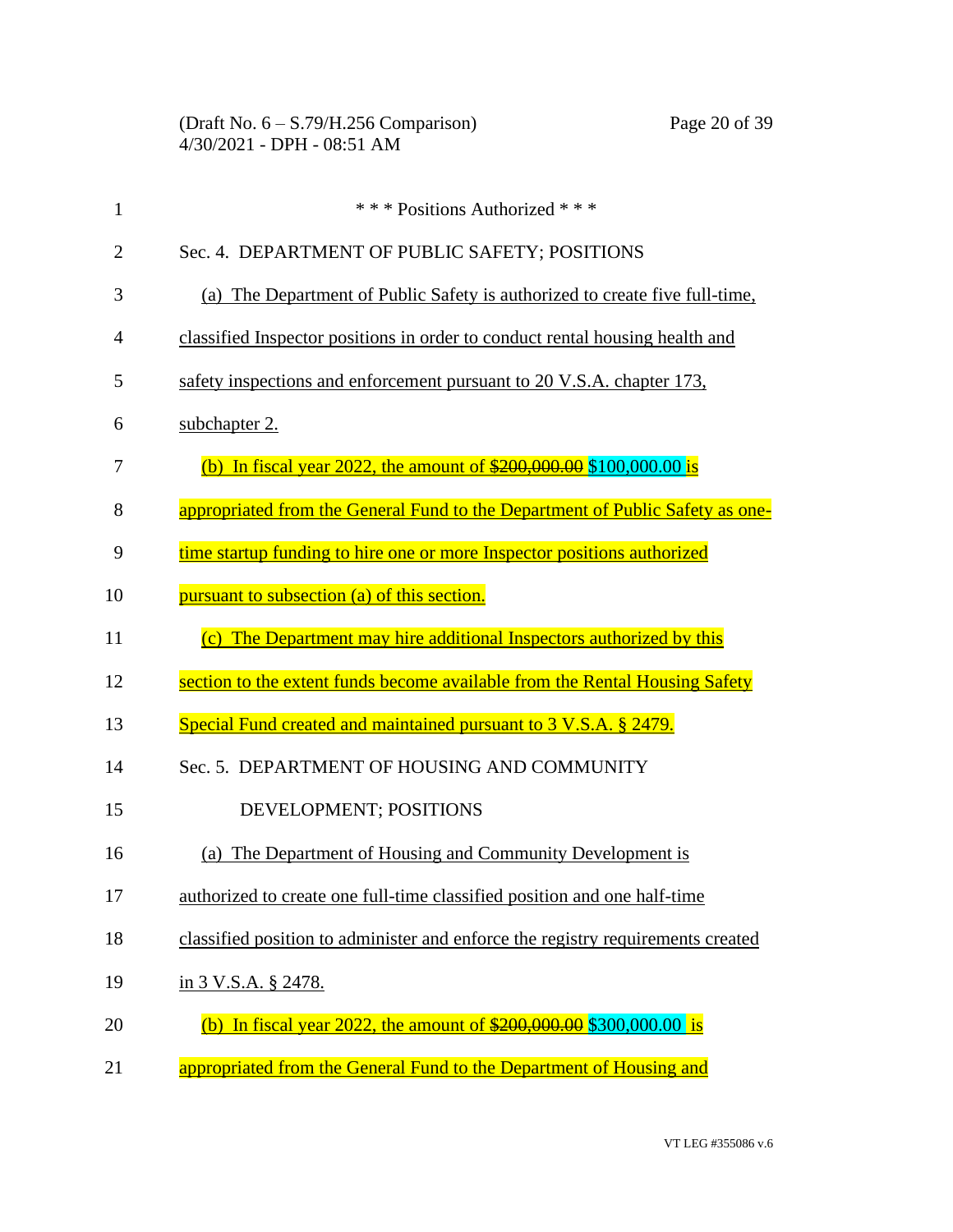| 1              | Community Development as one-time startup funding to hire one or more of        |
|----------------|---------------------------------------------------------------------------------|
| $\overline{2}$ | the positions authorized pursuant to subsection (a) of this section.            |
| 3              | (c) The Department may hire additional staff authorized by this section to      |
| 4              | the extent funds become available from the Rental Housing Safety Special        |
| 5              | Fund created and maintained pursuant to 3 V.S.A. § 2479.                        |
| 6              | *** Conforming Changes to Current Law Governing the Department of               |
| 7              | Health, State Board of Health, and Local Health Officials ***                   |
| 8              | Sec. 6. 18 V.S.A. chapter 11 is amended to read:                                |
| 9              | CHAPTER 11. LOCAL HEALTH OFFICIALS                                              |
| 10             | * * *                                                                           |
| 11             | § 602a. DUTIES OF LOCAL HEALTH OFFICERS                                         |
| 12             | (a) A local health officer, within his or her jurisdiction, shall:              |
| 13             | (1) upon request of a landlord or tenant, or upon receipt of information        |
| 14             | regarding a condition that may be a public health hazard, conduct an            |
| 15             | investigation;                                                                  |
| 16             | (2) enforce the provisions of this title, the rules promulgated, and            |
| 17             | permits issued thereunder;                                                      |
| 18             | (3) prevent, remove, or destroy any public health hazard, or mitigate any       |
| 19             | significant public health risk in accordance with the provisions of this title; |
| 20             | (4) in consultation with the Department, take the steps necessary to            |
| 21             | enforce all orders issued pursuant to chapter 3 of this title; and              |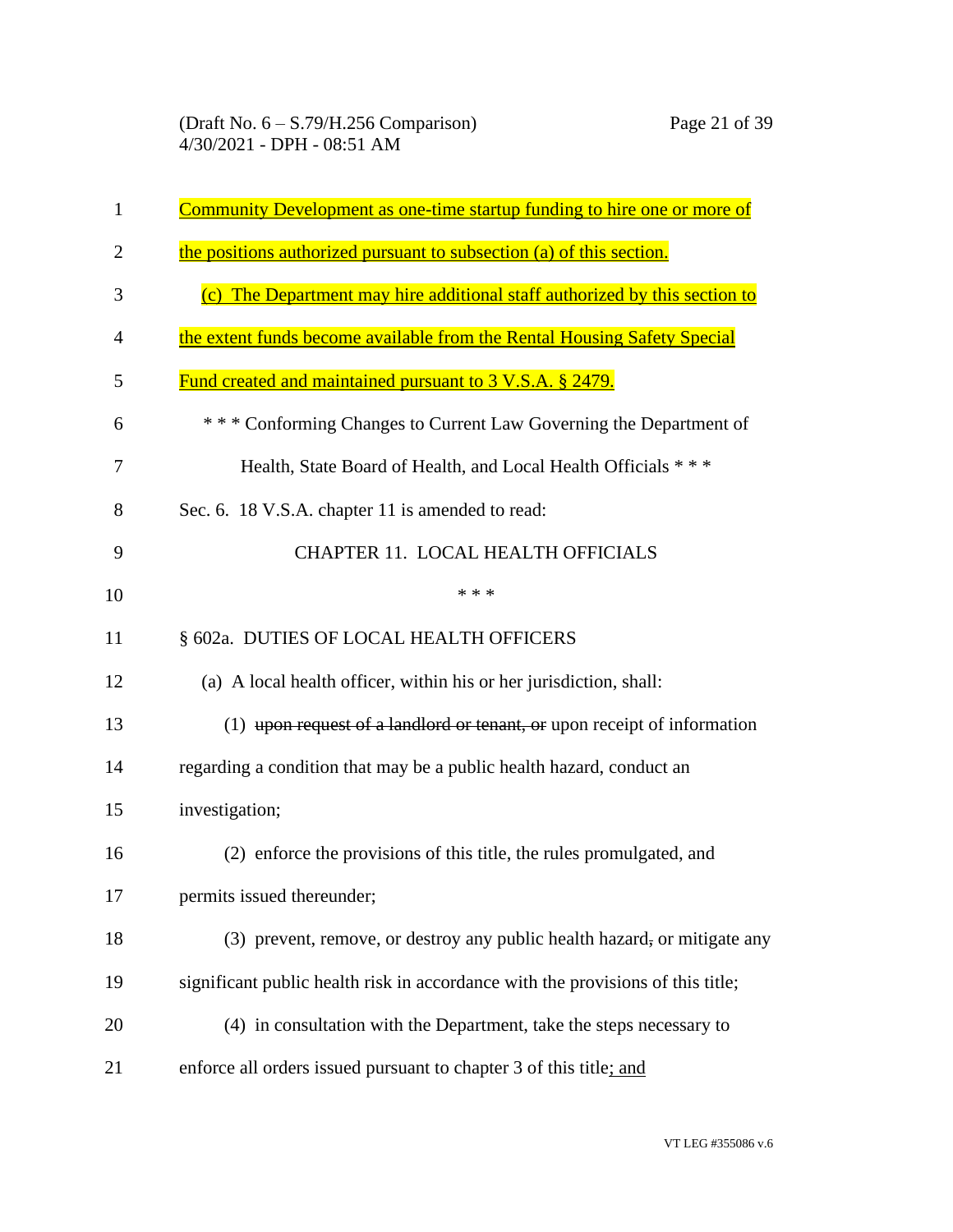(Draft No. 6 – S.79/H.256 Comparison) Page 22 of 39 4/30/2021 - DPH - 08:51 AM

| $\mathbf{1}$   | (5) have the authority to assist the Division of Fire Safety in inspecting         |
|----------------|------------------------------------------------------------------------------------|
| $\overline{2}$ | rental housing pursuant to 20 V.S.A. chapter 173, subchapter 2, provided that      |
| 3              | if the local health officer inspects a rental property without an inspector from   |
| $\overline{4}$ | the Division, the officer shall issue an inspection report in compliance with      |
| 5              | $20$ V.S.A § $2731(b)$ .                                                           |
| 6              | (b) Upon discovery of violation or a public health hazard or public health         |
| 7              | risk that involves a public water system, a food or lodging establishment, or      |
| 8              | any other matter regulated by Department rule, the local health officer shall      |
| 9              | immediately notify the Division of Environmental Health. Upon discovery of         |
| 10             | any other violation, public health hazard, or public health risk, the local health |
| 11             | officer shall notify the Division of Environmental Health within 48 hours of       |
| 12             | discovery of such violation or hazard and of any action taken by the officer.      |
| 13             | § 603. RENTAL HOUSING SAFETY; INSPECTION REPORTS                                   |
| 14             | $(a)(1)$ When conducting an investigation of rental housing, a local health        |
| 15             | officer shall issue a written inspection report on the rental property using the   |
| 16             | protocols for implementing the Rental Housing Health Code of the Department        |
| 17             | or the municipality, in the case of a municipality that has established a code     |
| 18             | enforcement office.                                                                |
| 19             | (2) A written inspection report shall:                                             |
| 20             | (A) contain findings of fact that serve as the basis of one or more                |
| 21             | violations;                                                                        |

VT LEG #355086 v.6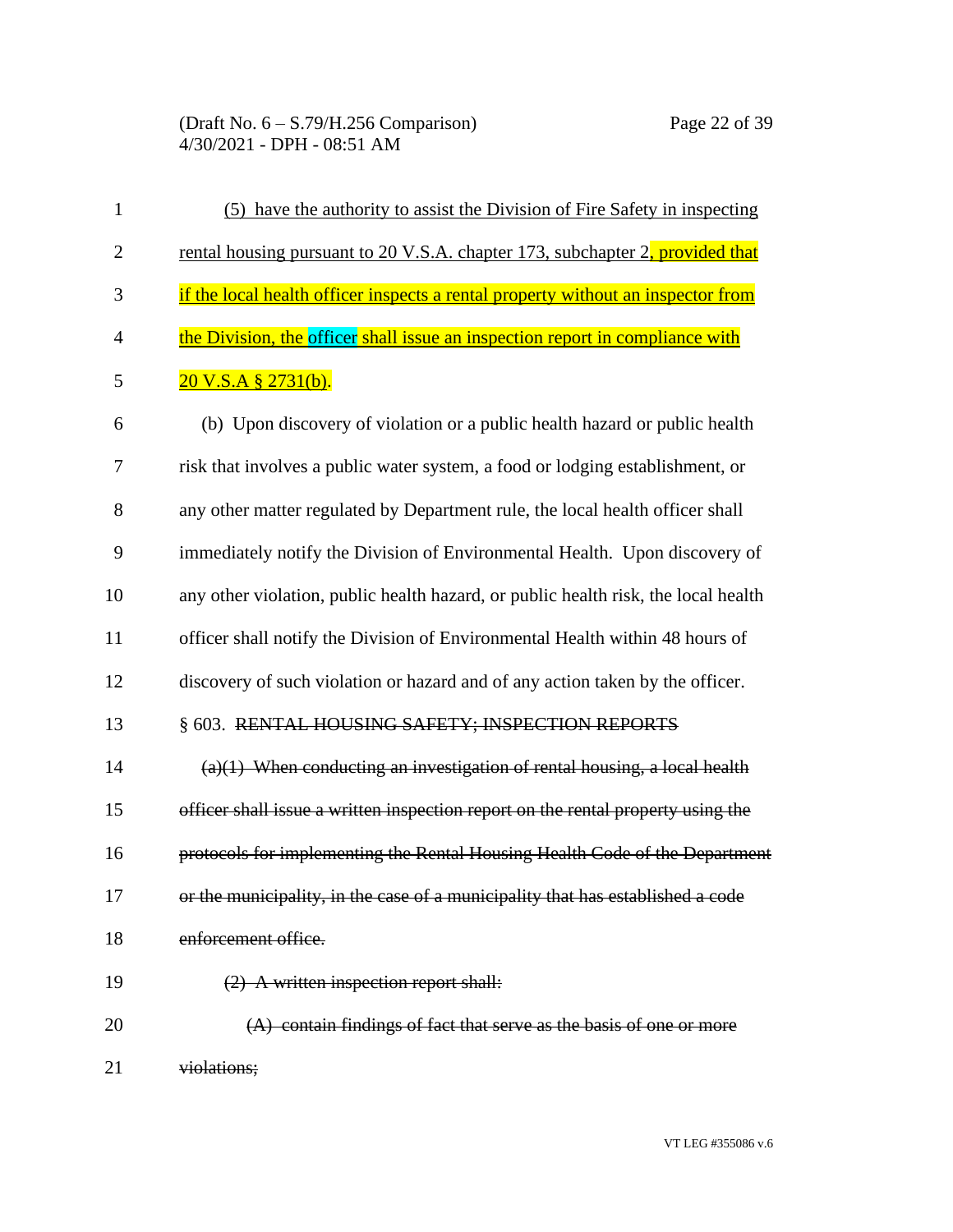#### (Draft No. 6 – S.79/H.256 Comparison) Page 23 of 39 4/30/2021 - DPH - 08:51 AM

| $\mathbf{1}$ | (B) specify the requirements and timelines necessary to correct a                 |
|--------------|-----------------------------------------------------------------------------------|
| 2            | violation;                                                                        |
| 3            | (C) provide notice that the landlord is prohibited from renting the               |
| 4            | affected unit to a new tenant until the violation is corrected; and               |
| 5            | (D) provide notice in plain language that the landlord and agents of              |
| 6            | the landlord must have access to the rental unit to make repairs as ordered by    |
| 7            | the health officer consistent with the access provisions in 9 V.S.A. § 4460.      |
| 8            | (3) A local health officer shall:                                                 |
| 9            | $(A)$ provide a copy of the inspection report to the landlord and any             |
| 10           | tenants affected by a violation by delivering the report electronically, in       |
| 11           | person, by first class mail, or by leaving a copy at each unit affected by the    |
| 12           | deficiency; and                                                                   |
| 13           | $(B)(i)$ if a municipality has established a code enforcement office,             |
| 14           | provide information on each inspection according to a schedule and in a format    |
| 15           | adopted by the Department in consultation with municipalities that have           |
| 16           | established code enforcement offices; or                                          |
| 17           | (ii) if a municipality has not established a code enforcement                     |
| 18           | office, provide information on each inspection to the Department within seven     |
| 19           | days of issuing the report using an electronic system designed for that purpose,  |
| 20           | or within 14 days by mail if the municipality is unable to utilize the electronic |
| 21           | system.                                                                           |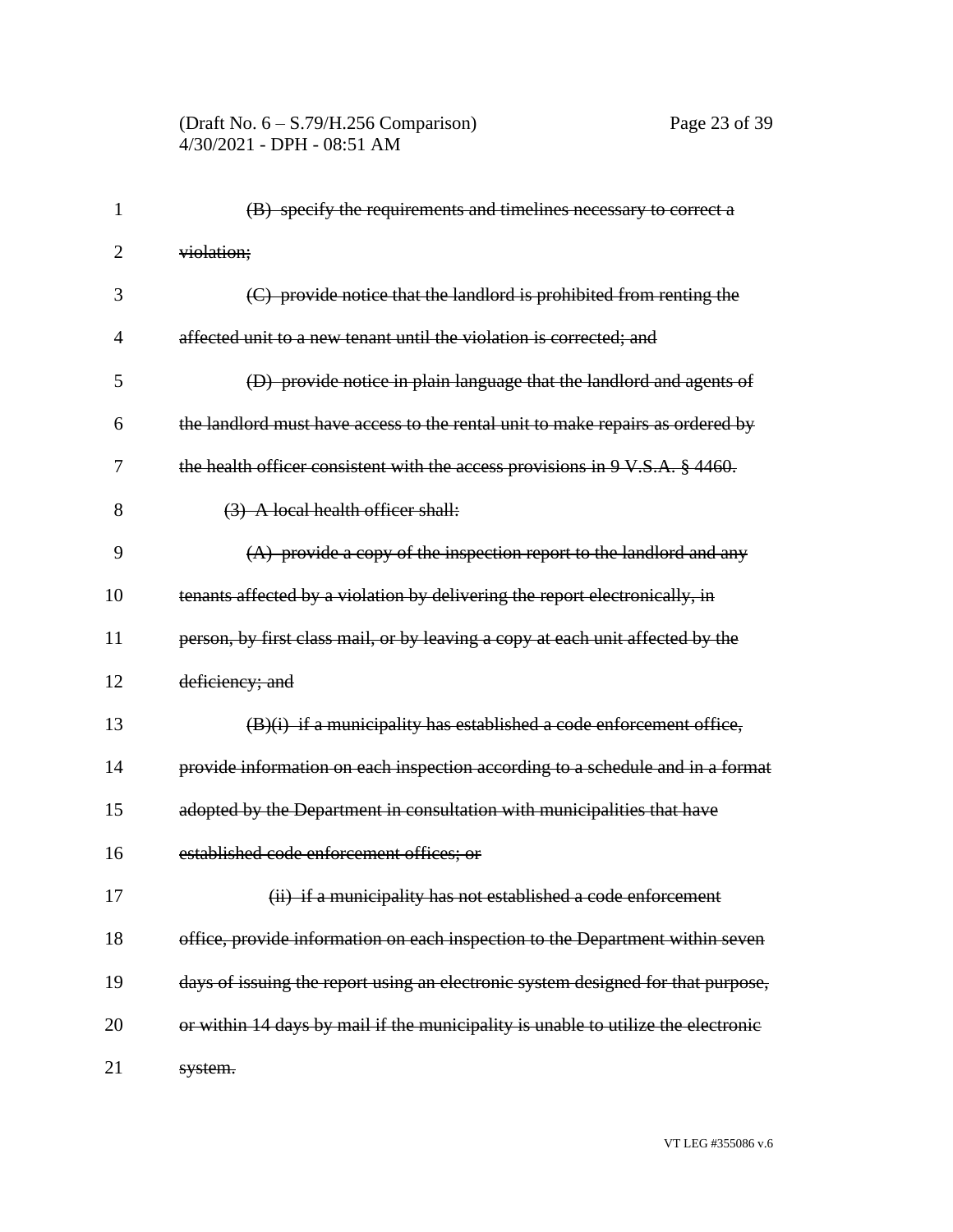#### (Draft No. 6 – S.79/H.256 Comparison) Page 24 of 39 4/30/2021 - DPH - 08:51 AM

| 1              | (4) If an entire property is affected by a violation, the local health officer     |
|----------------|------------------------------------------------------------------------------------|
| $\overline{2}$ | shall post a copy of the inspection report in a common area of the property and    |
| 3              | include a prominent notice that the report shall not be removed until authorized   |
| $\overline{4}$ | by the local health officer.                                                       |
| 5              | (5) A municipality shall make an inspection report available as a public           |
| 6              | record.                                                                            |
| 7              | $(b)(1)$ A local health officer may impose a civil penalty of not more than        |
| 8              | \$200.00 per day for each violation that is not corrected by the date provided in  |
| 9              | the written inspection report, or when a unit is re-rented to a new tenant prior   |
| 10             | to the correction of a violation.                                                  |
| 11             | $(2)(A)$ If the cumulative amount of penalties imposed pursuant to this            |
| 12             | subsection is \$800.00 or less, the local health officer, Department of Health, or |
| 13             | State's Attorney may bring a civil enforcement action in the Judicial Bureau       |
| 14             | pursuant to 4 V.S.A. chapter 29.                                                   |
| 15             | (B) The waiver penalty for a violation in an action brought pursuant               |
| 16             | to this subsection is 50 percent of the full penalty amount.                       |
| 17             | (3) If the cumulative amount of penalties imposed pursuant to this                 |
| 18             | subsection is more than \$800.00, or if injunctive relief is sought, the local     |
| 19             | health officer, Department of Health, or State's Attorney may commence an          |
| 20             | action in the Civil Division of the Superior Court for the county in which a       |
| 21             | violation occurred.                                                                |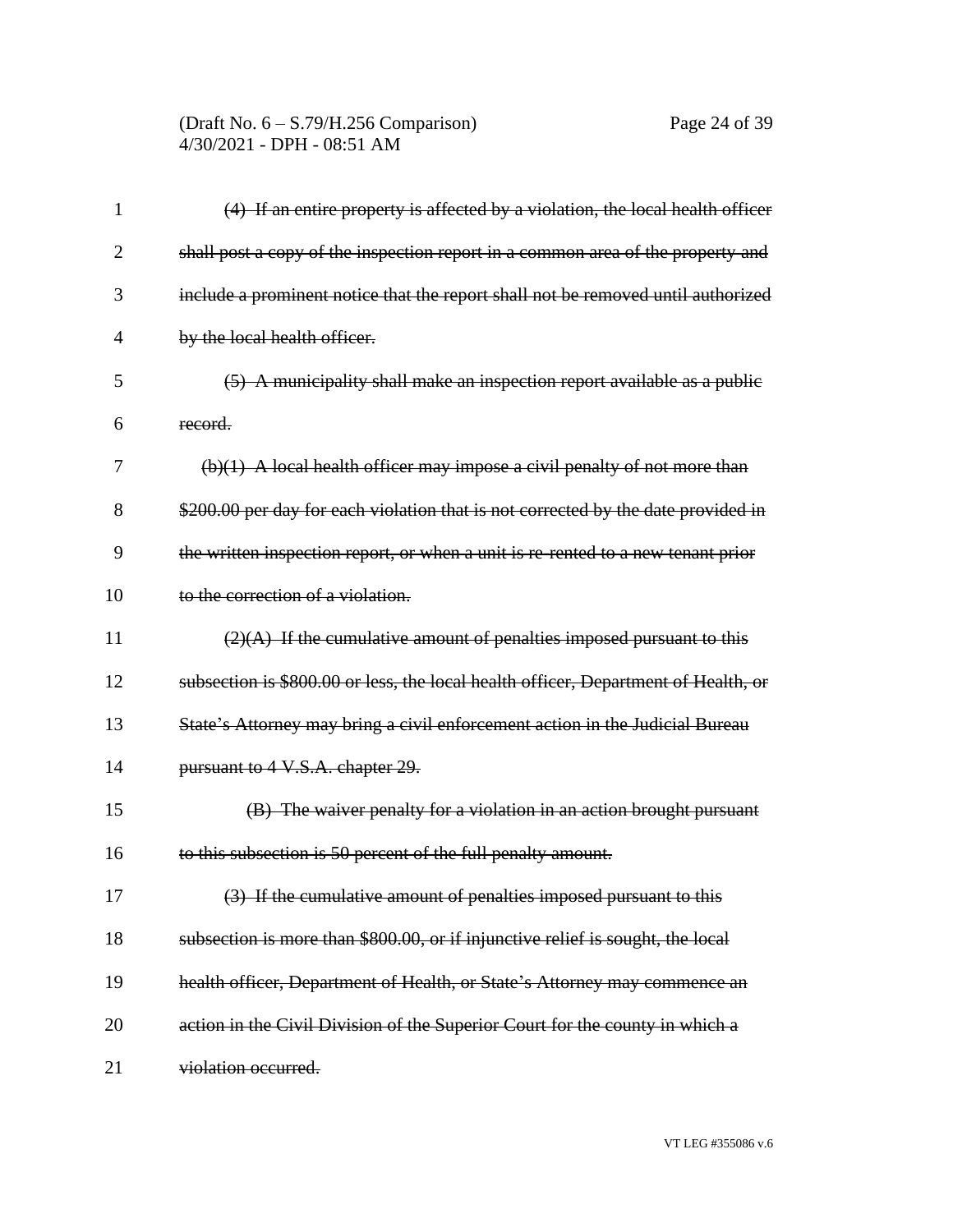#### (Draft No. 6 – S.79/H.256 Comparison) Page 25 of 39 4/30/2021 - DPH - 08:51 AM

| $\mathbf{1}$   | (c) If a local health officer fails to conduct an investigation pursuant to        |
|----------------|------------------------------------------------------------------------------------|
| $\overline{2}$ | section 602a of this title or fails to issue an inspection report pursuant to this |
| 3              | section, a landlord or tenant may request that the Department, at its discretion,  |
| $\overline{4}$ | conduct an investigation or contact the local board of health to take action.      |
| 5              | [Repealed.]                                                                        |
| 6              | * * *                                                                              |
| 7              | *** Transition Provisions ***                                                      |
| 8              | Sec. 7. RENTAL HOUSING HEALTH AND SAFETY; TRANSITION                               |
| 9              | <b>PROVISIONS</b>                                                                  |
| 10             | (a) Notwithstanding any provision of law to the contrary:                          |
| 11             | (1) Until the Commissioner of Public Safety adopts rules governing                 |
| 12             | rental housing health and safety pursuant to 20 V.S.A. § 2731, the Department      |
| 13             | of Health, local officials authorized by law, and the Department of Public         |
| 14             | Safety have concurrent authority to enforce the Vermont Rental Housing             |
| 15             | Health Code adopted by the Department of Health pursuant to 18 V.S.A.              |
| 16             | $\S$ 102, 3 V.S.A. $\S$ 3003(a), and 3 V.S.A. $\S$ 801(b)(11).                     |
| 17             | (2) The Commissioner of Public Safety may immediately adopt a rule                 |
| 18             | incorporating the Rental Housing Health Code without following the                 |
| 19             | procedures otherwise required for general rulemaking in 3 V.S.A. chapter 25.       |
| 20             | (3) Except as provided in subdivision (2) of this subsection, the                  |
| 21             | Commissioner of Public Safety shall comply with the requirements for general       |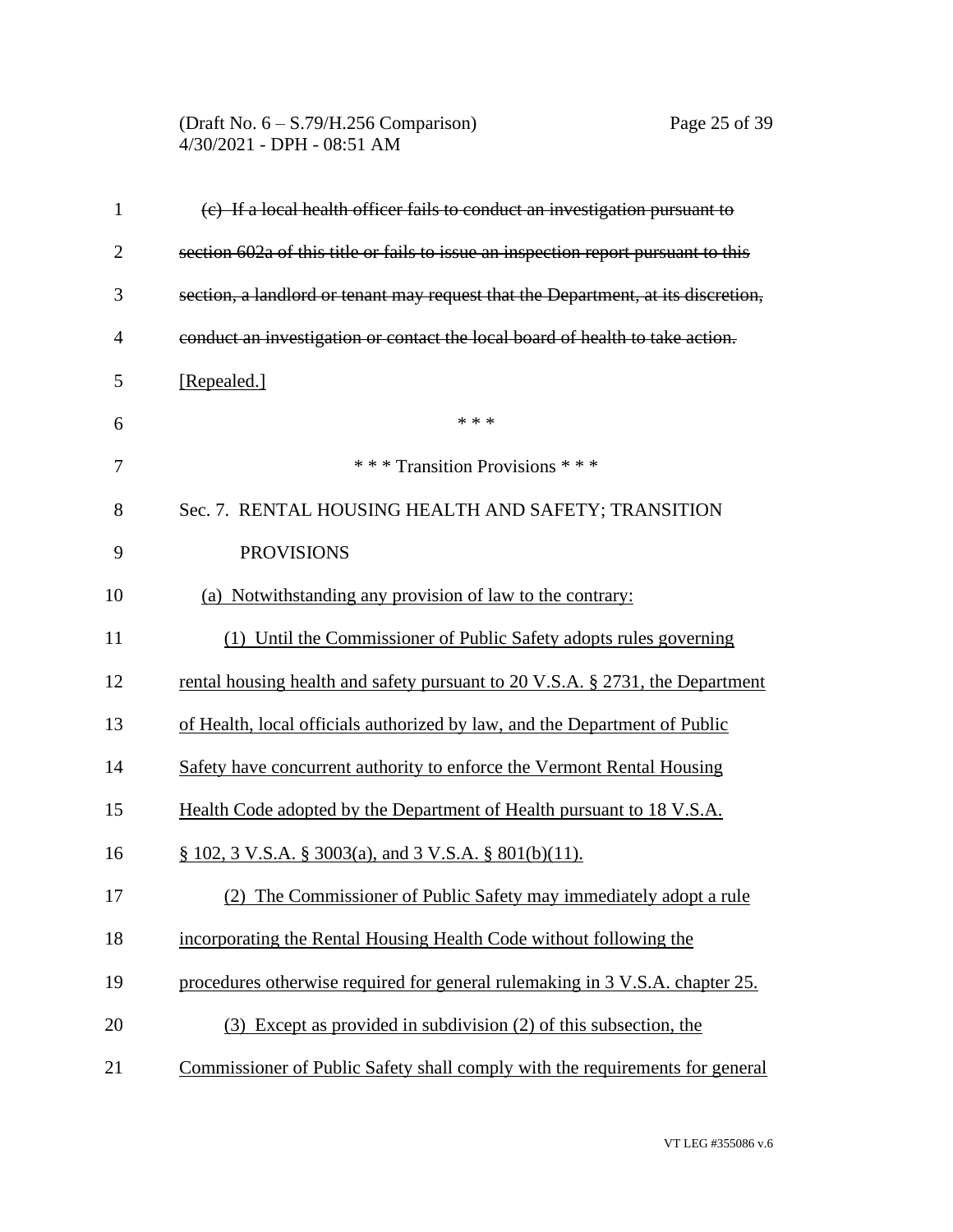| $\mathbf{1}$   | rulemaking in 3 V.S.A. chapter 25 when adopting rules governing rental             |
|----------------|------------------------------------------------------------------------------------|
| $\overline{2}$ | housing health and safety.                                                         |
| 3              | (b) Upon the adoption of rules governing rental housing health and safety          |
| $\overline{4}$ | pursuant to the authority in 20 V.S.A. § 2731:                                     |
| 5              | (1) the Department of Public Safety is the State government entity with            |
| 6              | primary authority to enforce State laws governing rental housing health and        |
| 7              | safety;                                                                            |
| 8              | (2) the Department of Public Safety and local officials have concurrent            |
| 9              | authority to enforce State and local laws governing rental housing health and      |
| 10             | safety pursuant to 18 V.S.A. chapter 11; 20 V.S.A. chapter 173, subchapter 2;      |
| 11             | 24 V.S.A. chapters 83 and 123; and applicable municipal law; and                   |
| 12             | (3) the Department of Health, the State Board of Health, and local health          |
| 13             | officials have concurrent authority to enforce State and local laws governing      |
| 14             | public health hazards and public health risks, as those terms are defined in       |
| 15             | 18 V.S.A. § 2, pursuant to 18 V.S.A. chapters 1, 3, and 11.                        |
| 16             | * * * Study; Penalties for Vacant Property * * *                                   |
| 17             | Sec. 8. PENALTIES FOR VACANT PROPERTY; STUDY                                       |
| 18             | (a) On or before December 15, 2021, the Secretary of Commerce and                  |
| 19             | <u>'ommunity Development, in consultation with the Executive Director of the '</u> |
| 20             | <del>Vermont League of Cities and Towns, shall study and write a report on</del>   |
| 21             | approaches to imposing penalties on property owners who leave property             |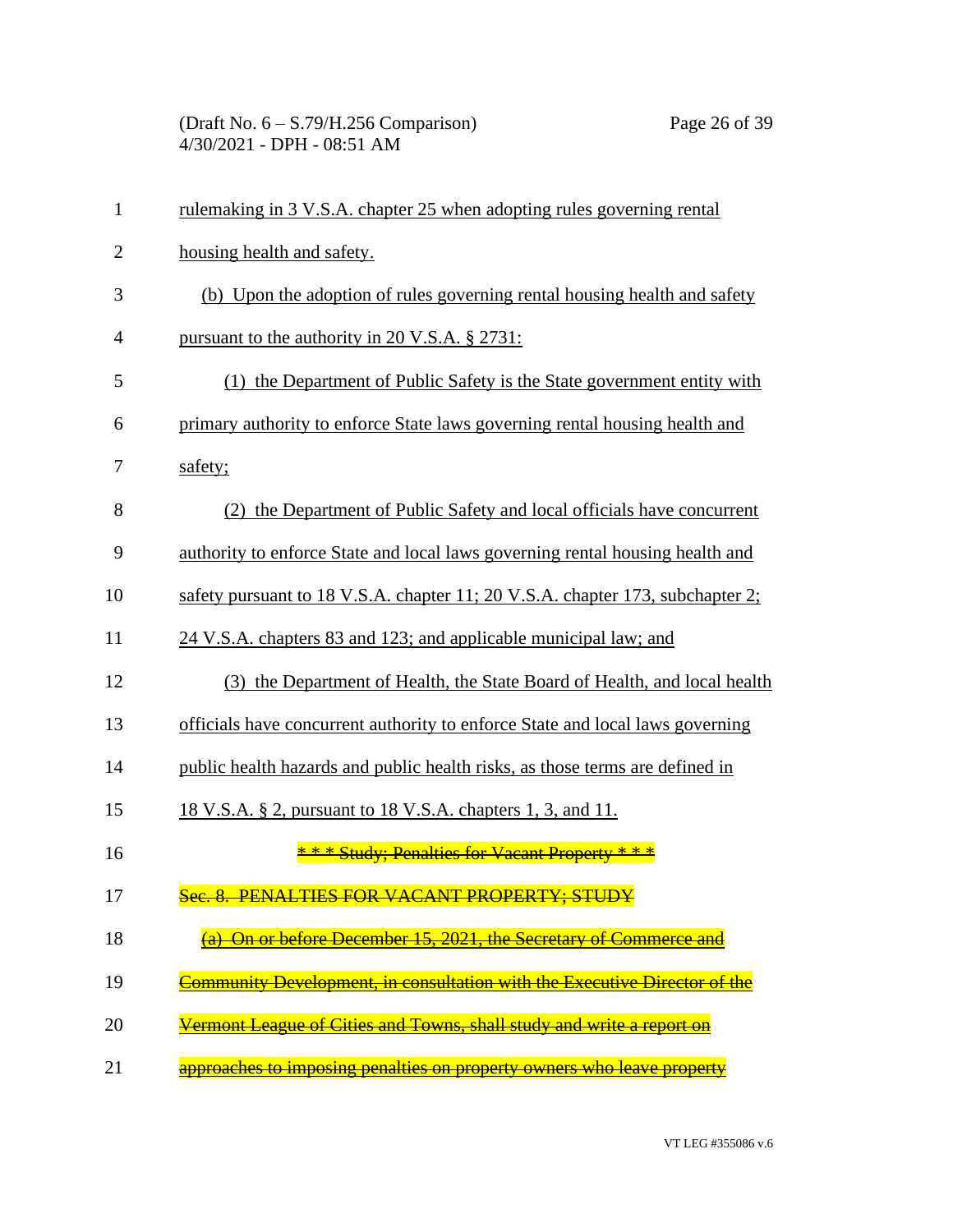| 1  | vacant for one year or more, including what protections should be in place to |
|----|-------------------------------------------------------------------------------|
| 2  | not penalize owners in the armed services or with disabilities, medical       |
| 3  | conditions, or lack of income, which prevent them from maintaining the        |
| 4  | property. The report shall include recommendations for any necessary          |
| 5  | legislative action.                                                           |
| 6  | (b) The Secretary shall submit a copy of the report described in              |
| 7  | subsection (a) of this section to the House Committees on Commerce and        |
| 8  | Economic Development and on General, Housing, and Military Affairs and the    |
| 9  | Senate Committee on Economic Development, Housing and General Affairs.        |
| 10 | *** Vermont Housing Investments ***                                           |
| 11 | Sec. 8. VERMONT RENTAL HOUSING INVESTMENT PROGRAM;                            |
| 12 | <b>PURPOSE</b>                                                                |
| 13 | (a) Recognizing that Vermont's rental housing stock is some of the oldest     |
| 14 | in the country and that much of it needs to be updated to meet code           |
| 15 | requirements and other standards, the Vermont Rental Housing Investment       |
| 16 | Program is intended to incentivize private apartment owners to make           |
| 17 | significant improvements to both housing quality and weatherization by        |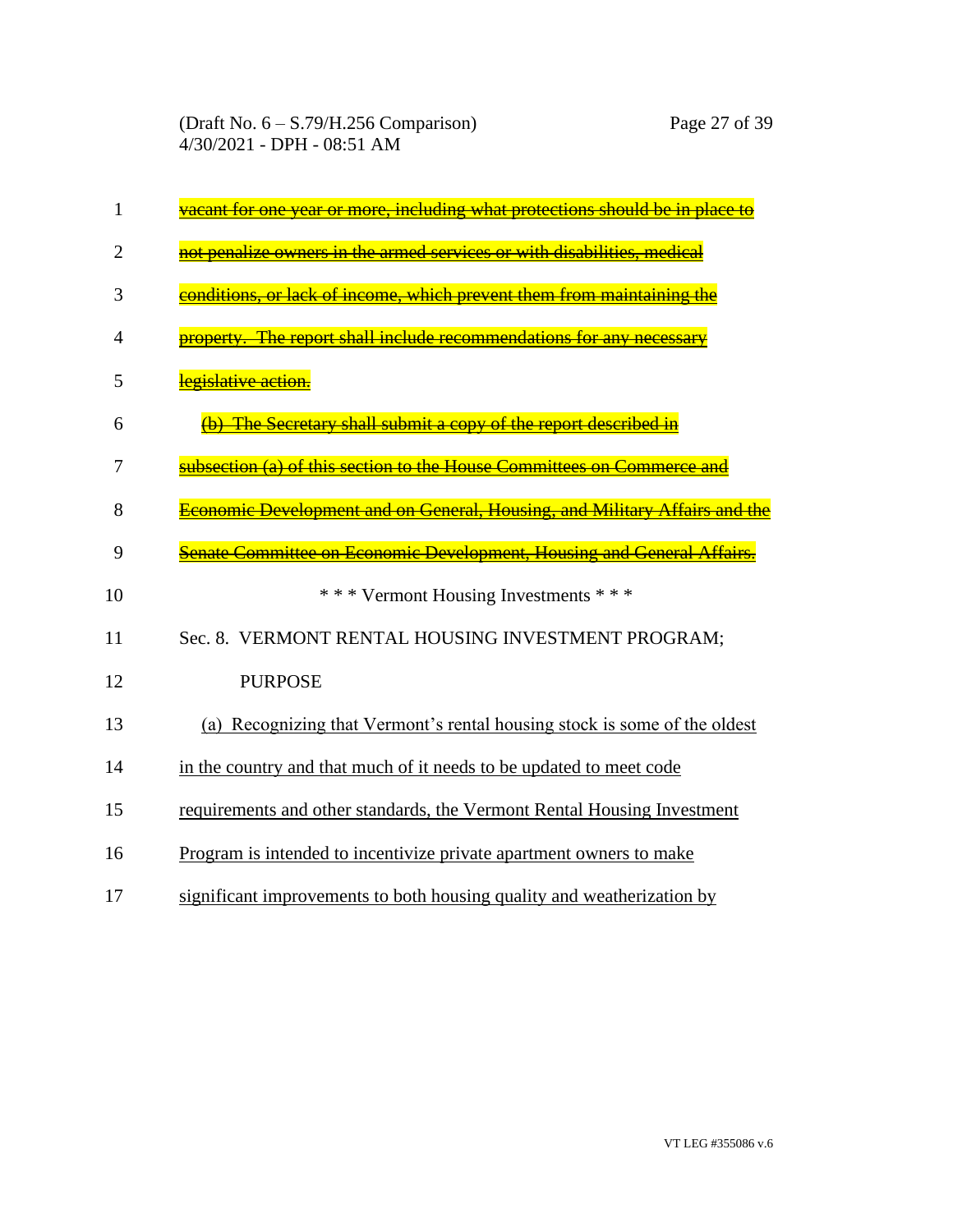| $\mathbf{1}$   | providing grants and forgivable loans that are matched in part by the property  |
|----------------|---------------------------------------------------------------------------------|
| $\overline{2}$ | owner.                                                                          |
| 3              | (b) The Program seeks to take the lessons learned from the successful Re-       |
| $\overline{4}$ | housing Recovery Program established with funds provided by the Federal         |
| 5              | CARES Act and implement them in a State-funded program.                         |
| 6              | Sec. 9. 10 V.S.A. chapter 29, subchapter 3 is added to read:                    |
| 7              | Subchapter 3. Housing; Investments                                              |
| 8              | § 699. VERMONT RENTAL HOUSING INVESTMENT PROGRAM                                |
| 9              | (a) Creation of program.                                                        |
| 10             | The Department of Housing and Community Development shall<br>(1)                |
| 11             | design and implement the Vermont Rental Housing Investment Program              |
| 12             | through which the Department shall award funding to statewide or regional       |
| 13             | nonprofit housing organizations, or both, to provide competitive grants and     |
| 14             | forgivable loans to private landlords for the rehabilitation, and including     |
| 15             | weatherization, of eligible rental housing units.                               |
| 16             | The Department shall develop statewide standards for the Program,               |
| 17             | including factors that partner organizations shall use to evaluate applications |
| 18             | and award grants and forgivable loans.                                          |
| 19             | (b) Eligible rental housing units. The following units are eligible for a       |
| 20             | grant or forgivable loan through the Program:                                   |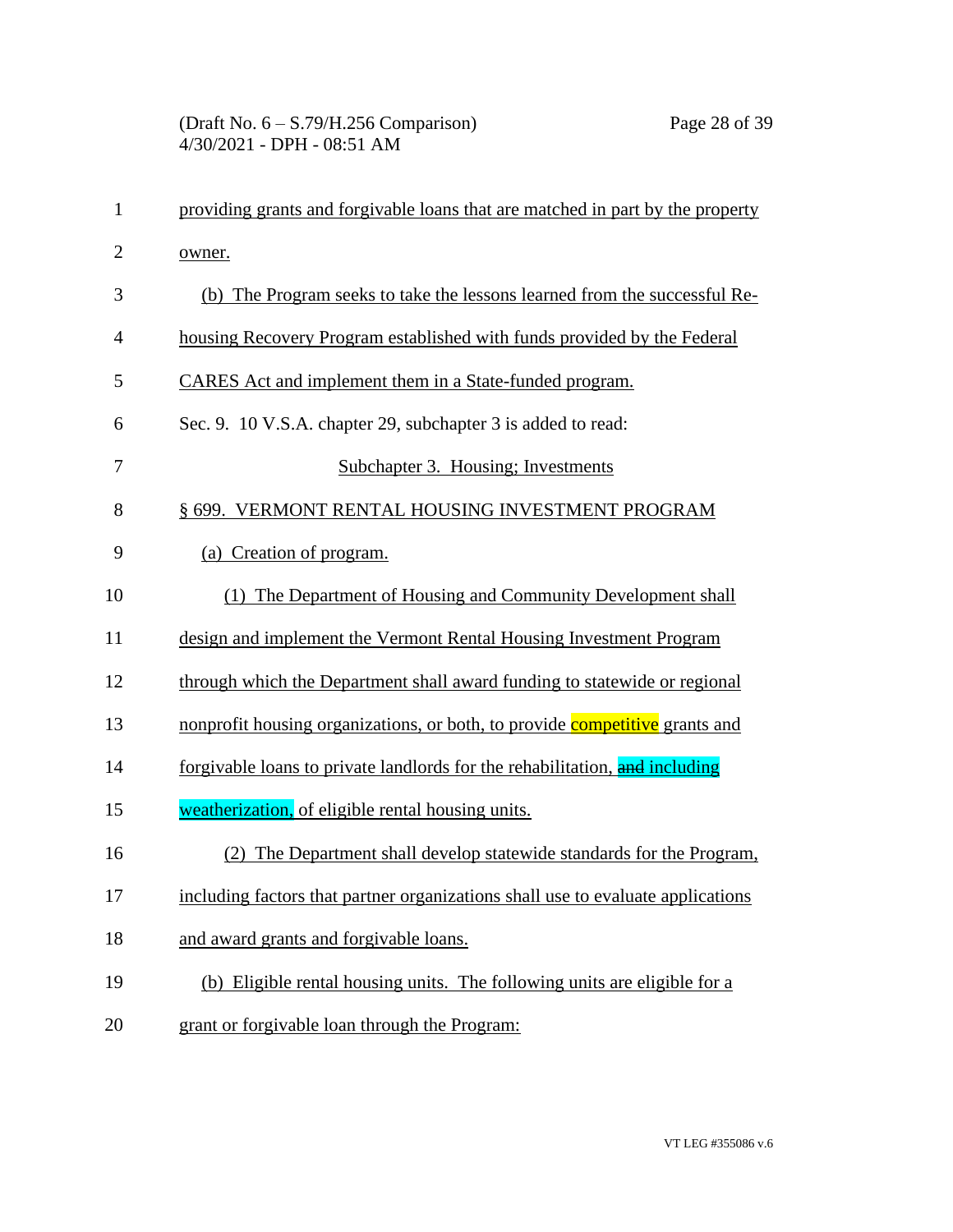| $\mathbf{1}$   | (1) Non-code compliant. The unit does not comply with the                       |
|----------------|---------------------------------------------------------------------------------|
| $\overline{2}$ | requirements of applicable building, housing, or health laws.                   |
| 3              | Vacant. The unit is non-code compliant, is not leased or occupied as            |
| $\overline{4}$ | of the date of application, and remains unoccupied on the date of the award.    |
| 5              | New accessory dwelling. The unit is an will be a newly-created<br>(3)           |
| 6              | accessory dwelling unit that meets the requirements of 24 V.S.A. § 4412(1)(E).  |
| 7              | (c) Administration. The Department shall require a housing organization         |
| 8              | that receives funding under the Program to adopt:                               |
| 9              | (1) a standard application form that describes the application process          |
| 10             | and includes instructions and examples to help landlords apply;                 |
| 11             | an award process that ensures equitable selection of landlords,<br>(2)          |
| 12             | subject to a housing organization's exercise of discretion based on the factors |
| 13             | adopted by the Department pursuant to subsection (a) of this section; and       |
| 14             | (3) a grants and loan management system that ensures accountability for         |
| 15             | funds awarded.                                                                  |
| 16             | (d) Program requirements applicable to grants and forgivable loans.             |
| 17             | (1) A grant or loan shall not exceed \$30,000 per unit.                         |
| 18             | (2) A landlord shall contribute matching funds or in-kind services that         |
| 19             | equal or exceed 20 percent of the value of the grant or loan.                   |
| 20             | (3) A project may include a weatherization component.                           |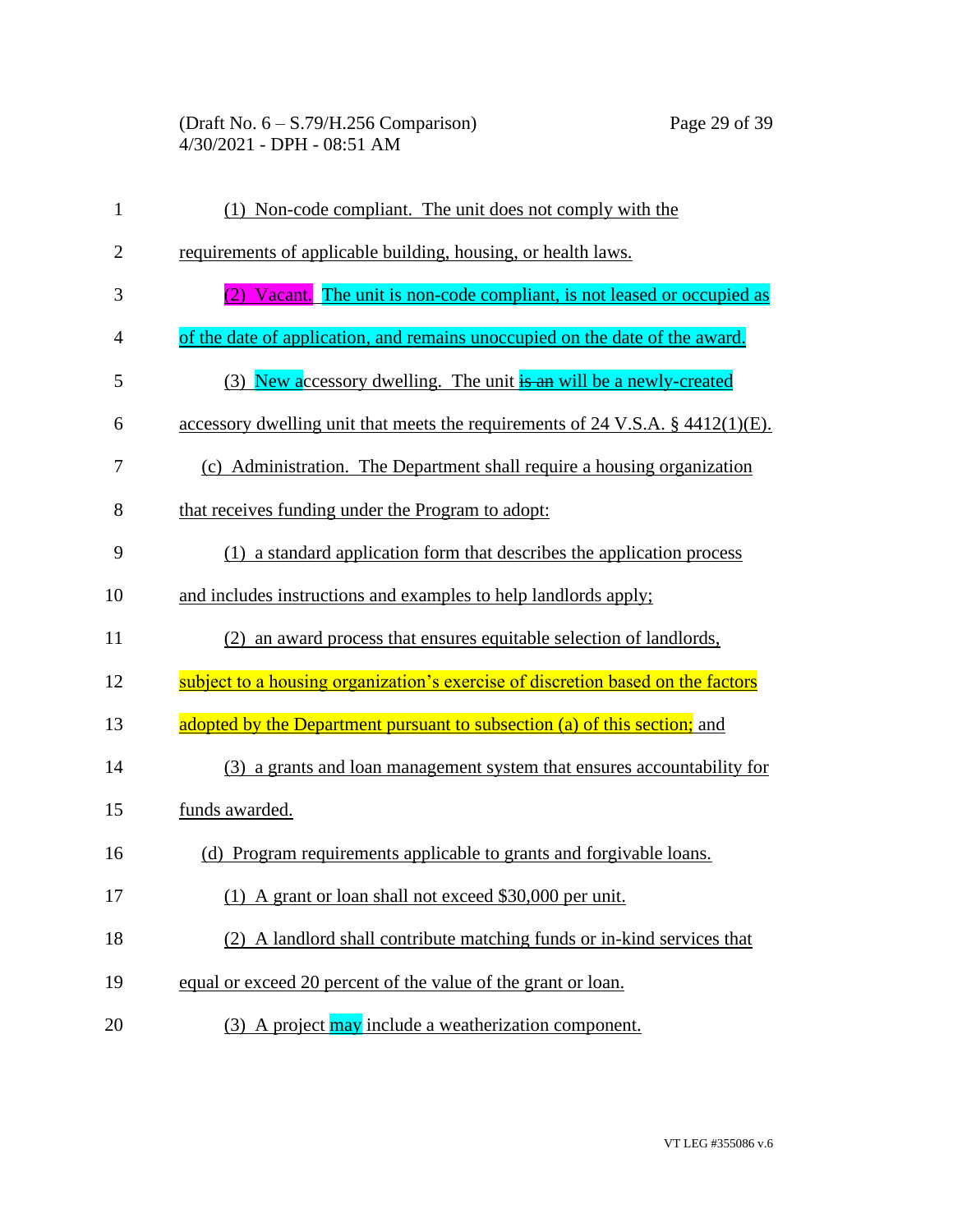# (Draft No. 6 – S.79/H.256 Comparison) Page 30 of 39 4/30/2021 - DPH - 08:51 AM

| $\mathbf{1}$   | (4) A project shall comply with applicable building, housing, and health           |
|----------------|------------------------------------------------------------------------------------|
| $\overline{2}$ | laws.                                                                              |
| 3              | (5) The terms and conditions of a grant or loan agreement apply to the             |
| $\overline{4}$ | original recipient and to a successor in interest for the period the grant or loan |
| 5              | agreement is in effect.                                                            |
| 6              | (6) The identity of a recipient and the amount of a grant or forgivable            |
| 7              | loan are public records that shall be available for public copying and inspection  |
| 8              | and the Department shall publish this information at least monthly on its          |
| 9              | website.                                                                           |
| 10             | (e) Program requirements applicable to grants. For a grant awarded under           |
| 11             | the Program, the following requirements apply for a minimum period of five         |
| 12             | years:                                                                             |
| 13             | (1) A landlord shall coordinate with nonprofit housing partners and local          |
| 14             | coordinated entry organizations to identify potential tenants.                     |
| 15             | $(2)(A)$ Except as provided in subdivision $(2)(B)$ of this subsection, a          |
| 16             | landlord shall lease the unit to a household that is exiting homelessness.         |
| 17             | (B) If, upon petition of the landlord, the Department or the housing               |
| 18             | organization that issued the grant determines that a household exiting             |
| 19             | homelessness is not available to lease the unit, then the landlord shall lease the |
| 20             | unit:                                                                              |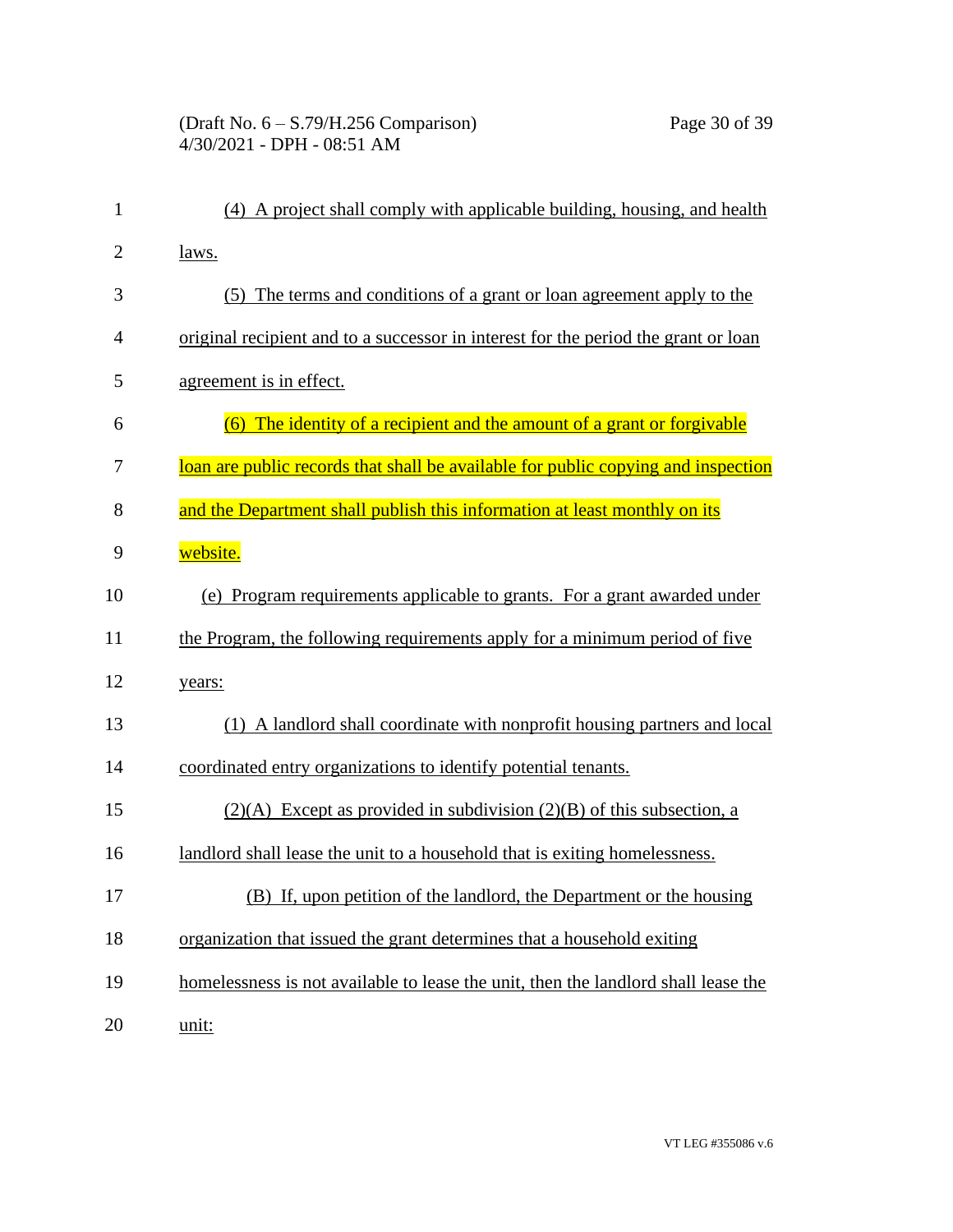| $\mathbf{1}$   | (i) to a household with an income equal to or less than 80 percent                 |
|----------------|------------------------------------------------------------------------------------|
| $\overline{2}$ | of area median income; or                                                          |
| 3              | (ii) if such a household is unavailable, to another household with                 |
| $\overline{4}$ | the approval of the Department or housing organization.                            |
| 5              | $(3)(A)$ A landlord shall accept any housing vouchers that are available to        |
| 6              | pay all, or a portion of, the tenant's rent and utilities.                         |
| 7              | (B) If no housing voucher or federal or State subsidy is available, the            |
| 8              | total cost of rent for the unit, including utilities not covered by rent payments, |
| 9              | shall not exceed the applicable fair market rent established by the Department     |
| 10             | of Housing and Urban Development.                                                  |
| 11             | (4)(A) A landlord may convert a grant to a forgivable loan upon                    |
| 12             | approval of the Department and the housing organization that approved the          |
| 13             | grant.                                                                             |
| 14             | (B) A landlord who converts a grant to a forgivable loan shall receive             |
| 15             | a 10 percent credit for loan forgiveness for each year in which the landlord       |
| 16             | participates in the grant program.                                                 |
| 17             | (f) Requirements applicable to forgivable loans. For a forgivable loan             |
| 18             | awarded under the Program, the following requirements apply for a minimum          |
| 19             | period of 10 years:                                                                |
| 20             | $(1)(A)$ A landlord shall accept any housing vouchers that are available to        |
| 21             | pay all, or a portion of, the tenant's rent and utilities.                         |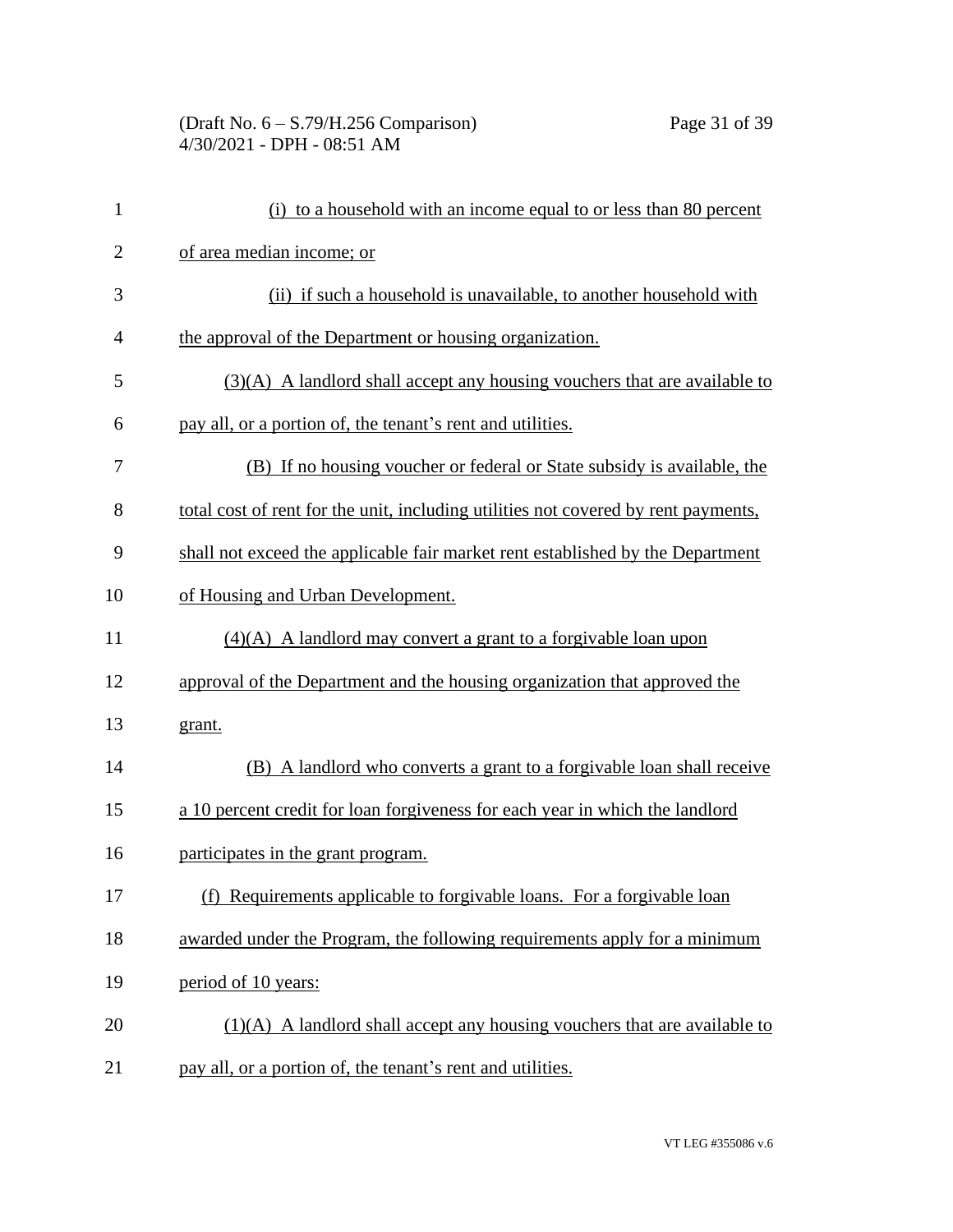| $\mathbf{1}$   | (B) If no housing voucher or federal or State subsidy is available, the            |
|----------------|------------------------------------------------------------------------------------|
| $\overline{2}$ | cost of rent for the unit, including utilities not covered by rent payments, shall |
| 3              | not exceed the applicable fair market rent established by the Department of        |
| $\overline{4}$ | Housing and Urban Development.                                                     |
| 5              | (2) The Department shall forgive 10 percent of the amount of a                     |
| 6              | forgivable loan for each year a landlord participates in the loan program.         |
| 7              | (g) Lien priority. A lien for a grant converted to a loan or for a forgivable      |
| 8              | loan issued pursuant to this section is subordinate to:                            |
| 9              | a lien on the property in existence at the time the lien for<br>(1)                |
| 10             | rehabilitation and weatherization of the rental housing unit is filed in the land  |
| 11             | records; and                                                                       |
| 12             | a first mortgage on the property that is refinanced and recorded after<br>(2)      |
| 13             | the lien for rehabilitation and weatherization of the rental housing unit is filed |
| 14             | in the land records.                                                               |
| 15             | Sec. 10. REPORT                                                                    |
| 16             | On or before February 15, 2022 the Department of Housing and                       |
| 17             | <b>Community Development shall report to the General Assembly concerning the</b>   |
| 18             | design, implementation, and outcomes of the Vermont Housing Investment             |
| 19             | Program, including findings and any recommendations related to the amount of       |
| 20             | grant awards.                                                                      |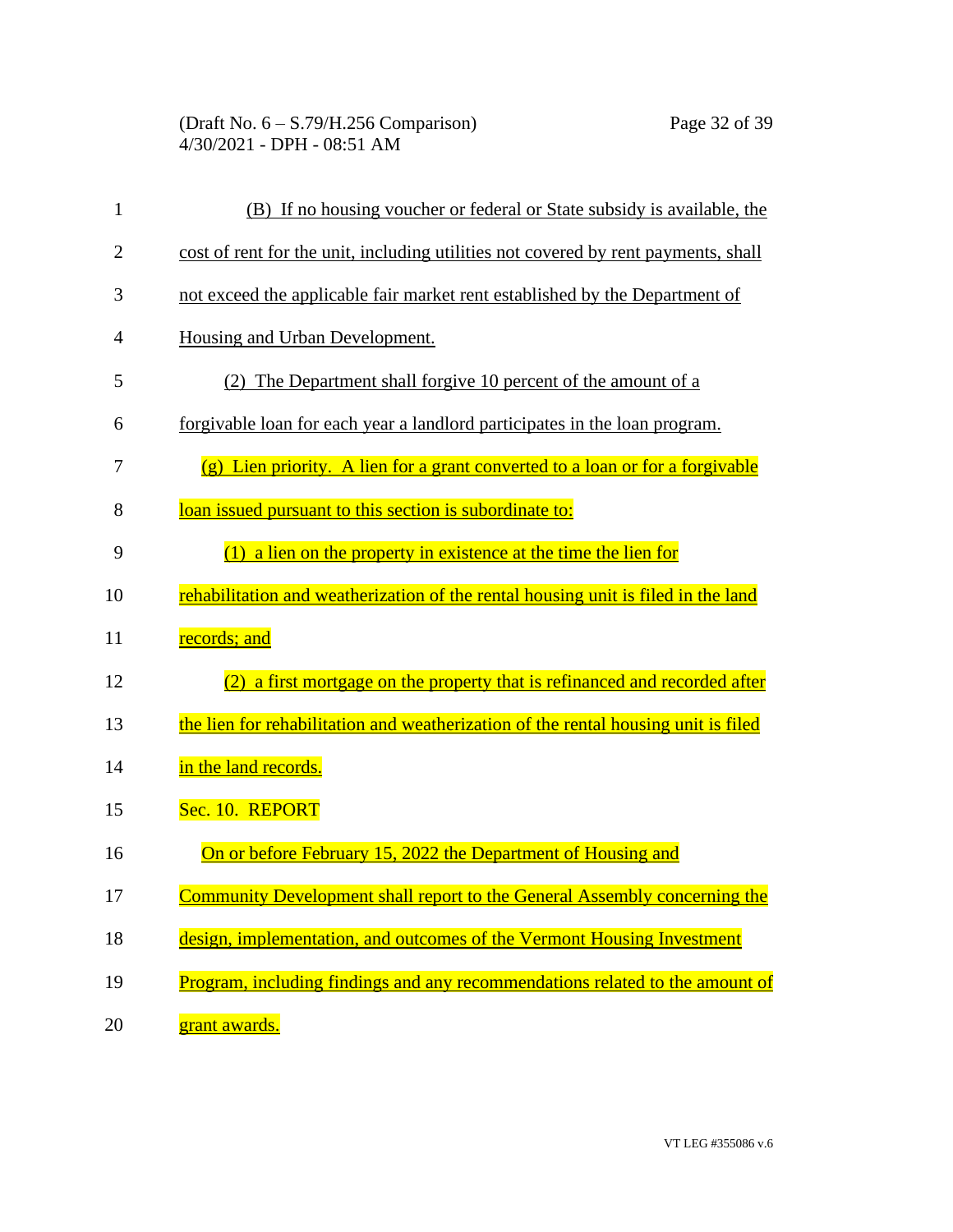| $\mathbf{1}$ | Sec. 11. VERMONT HOMEOWNERSHIP REVOLVING LOAN FUND;                               |
|--------------|-----------------------------------------------------------------------------------|
| $\mathbf{2}$ | <b>PURPOSE</b>                                                                    |
| 3            | (a) The purpose of the Vermont Homeownership Revolving Loan Fund                  |
| 4            | created in Sec. 12 of this act is to provide no-interest loans to increase access |
| 5            | to homeownership.                                                                 |
| 6            | (b) The Program is intended to assist Vermonters who otherwise may be             |
| 7            | unable to purchase a home or who may be unable to afford the costs to             |
| 8            | rehabilitate, weatherize, or otherwise make necessary improvements to a home      |
| 9            | they purchase.                                                                    |
| 10           | (c) The Program is also intended to place a special focus on increasing the       |
| 11           | homeownership rates of households identifying as Black, Indigenous, or            |
| 12           | People of Color, who are systematically disenfranchised from financing real       |
| 13           | estate through traditional banking and have therefore been generationally         |
| 14           | dispossessed of the ability to develop lasting wealth.                            |
| 15           | Sec. 12. 10 V.S.A. § 699a is added to read:                                       |
| 16           | § 699a. VERMONT HOMEOWNERSHIP REVOLVING LOAN FUND                                 |
| 17           | (a) Creation of Program. The Department of Housing and Community                  |
| 18           | Development shall design and implement the Vermont Homeownership                  |
| 19           | Revolving Loan Fund, through which the Department shall provide funding to        |
| 20           | statewide or regional nonprofit housing organizations, or both, to issue no-      |
| 21           | interest loans to first-time homebuyers.                                          |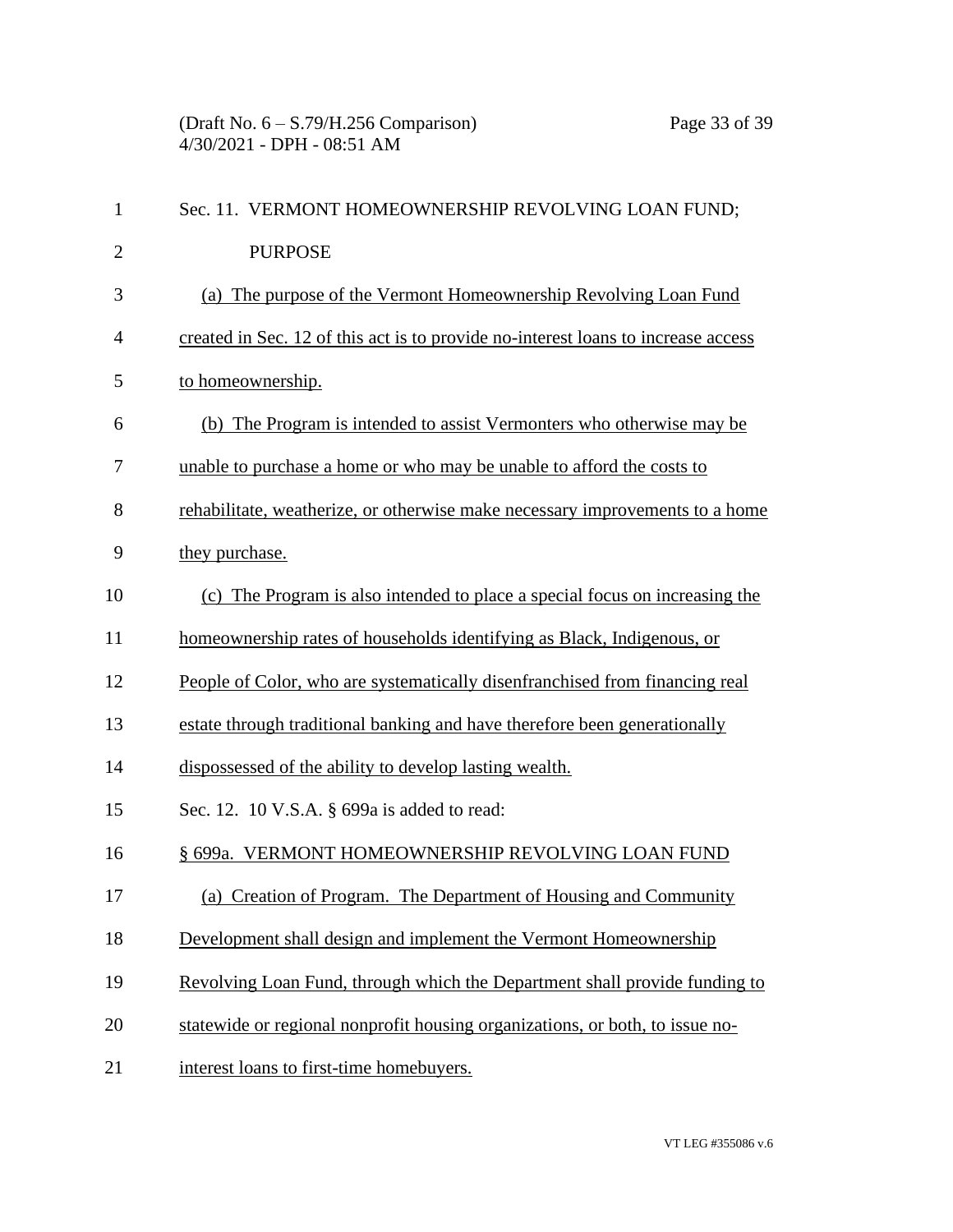(Draft No. 6 – S.79/H.256 Comparison) Page 34 of 39 4/30/2021 - DPH - 08:51 AM

| $\mathbf{1}$   | (b) Eligible housing units. The following units are eligible for a loan   |
|----------------|---------------------------------------------------------------------------|
| $\overline{c}$ | through the Program:                                                      |
| 3              | (1) Existing structure. The unit is an existing single-family dwelling; a |
| 4              | multifamily dwelling with not more than four units or a unit in such a    |
| 5              | dwelling; a mobile home; or a condominium.                                |
| 6              | (2) Accessory dwelling. The unit is an accessory dwelling unit that       |
| 7              | meets the requirements of 24 V.S.A. $\S$ 4412(1)(E).                      |
| 8              | (c) Eligible applicants; priorities.                                      |
| 9              | (1) To be eligible for a loan through the Program, an applicant shall:    |
| 10             | (A) be a first-time homebuyer in Vermont;                                 |
| 11             | (B) have a household income of not more than 120 percent of the           |
| 12             | area median income; and                                                   |
| 13             | (C) occupy the home as his or her full time residence.                    |
| 14             | (2) A housing organization may give priority to an applicant whose        |
| 15             | employer provides down payment assistance or funding for rehabilitation   |
| 16             | costs.                                                                    |
| 17             | (d) Administration. The Department shall require a housing organization   |
| 18             | that receives funding under the Program to adopt:                         |
| 19             | (1) a standard application form that describes the application process    |
| 20             | and includes instructions and examples to help homebuyers apply;          |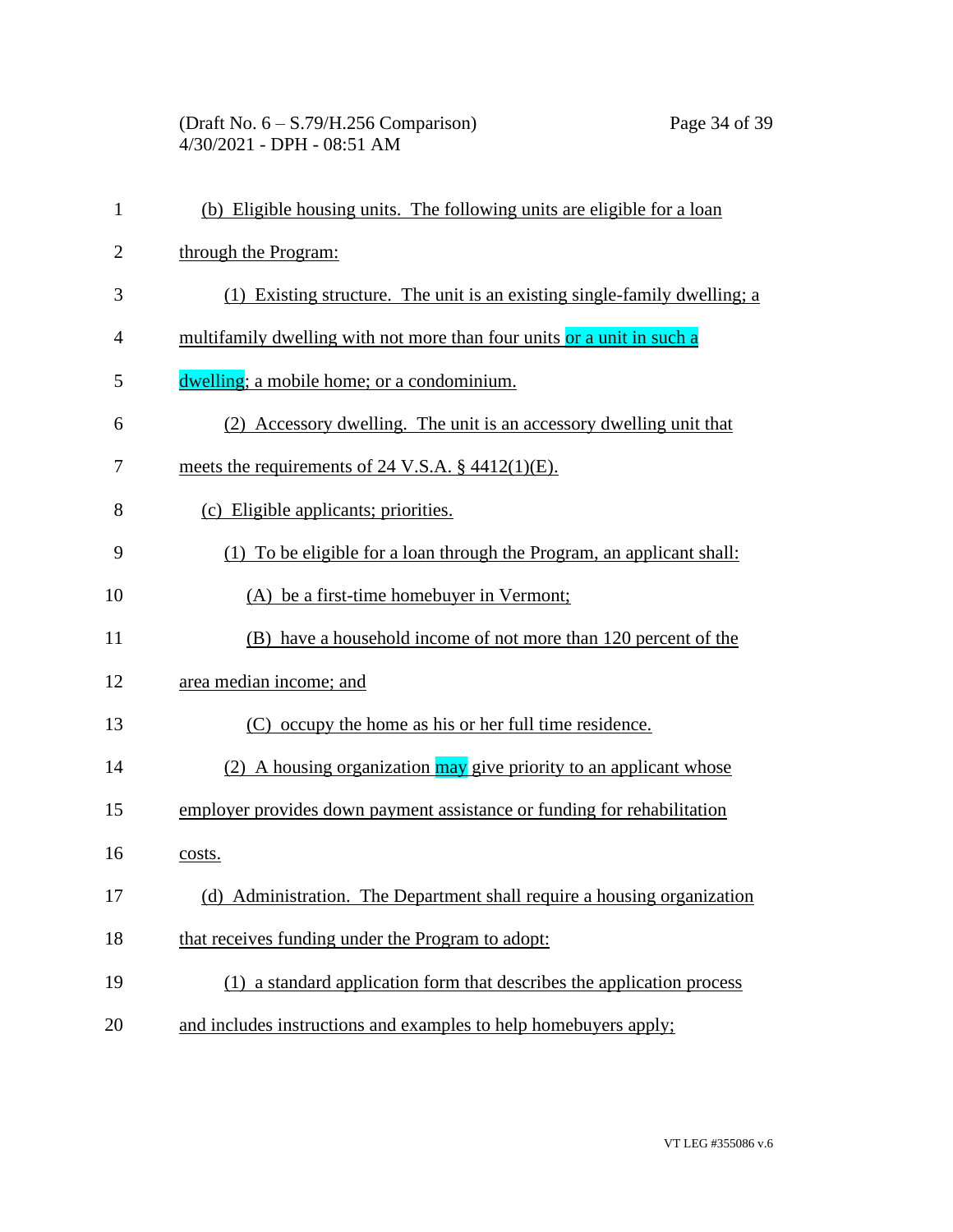### (Draft No. 6 – S.79/H.256 Comparison) Page 35 of 39 4/30/2021 - DPH - 08:51 AM

| $\mathbf{1}$ | an award process that ensures equitable selection of homebuyers;               |
|--------------|--------------------------------------------------------------------------------|
| 2            | and                                                                            |
| 3            | (3) a loan management system that ensures accountability for funds             |
| 4            | awarded.                                                                       |
| 5            | (e) Set aside for Black, Indigenous, or People of Color. A minimum of 25       |
| 6            | percent of Program funds shall be awarded to applicants identifying as Black   |
| 7            | Indigenous, or People of Color. The Department and its nonprofit partners      |
| 8            | shall work to ensure appropriate utilization of these funds.                   |
| 9            | (e) Recognizing that Black, Indigenous, and People of Color have               |
| 10           | historically not had access to capital for homeownership purchases and have    |
| 11           | been systemically discriminated against in the housing market, the Department, |
| 12           | working with NAACP, AALV, USCRI, the Governors Equity Task Force, the          |
| 13           | Vermont Housing Finance Agency, local racial justice organizations, and the    |
| 14           | non-profit homeownership centers, shall develop a plan of active outreach and  |
| 15           | implementation to ensure that program opportunities are effectively            |
| 16           | communicated, and that funds are equitably awarded, to communities of          |
| 17           | Vermonters who have historically suffered housing discrimination.              |
| 18           | (f) Program requirements.                                                      |
| 19           | (1) A loan issued through the Program:                                         |
| 20           | (A) shall not exceed a standard limit set by the Department, which             |
| 21           | shall not exceed \$50,000;                                                     |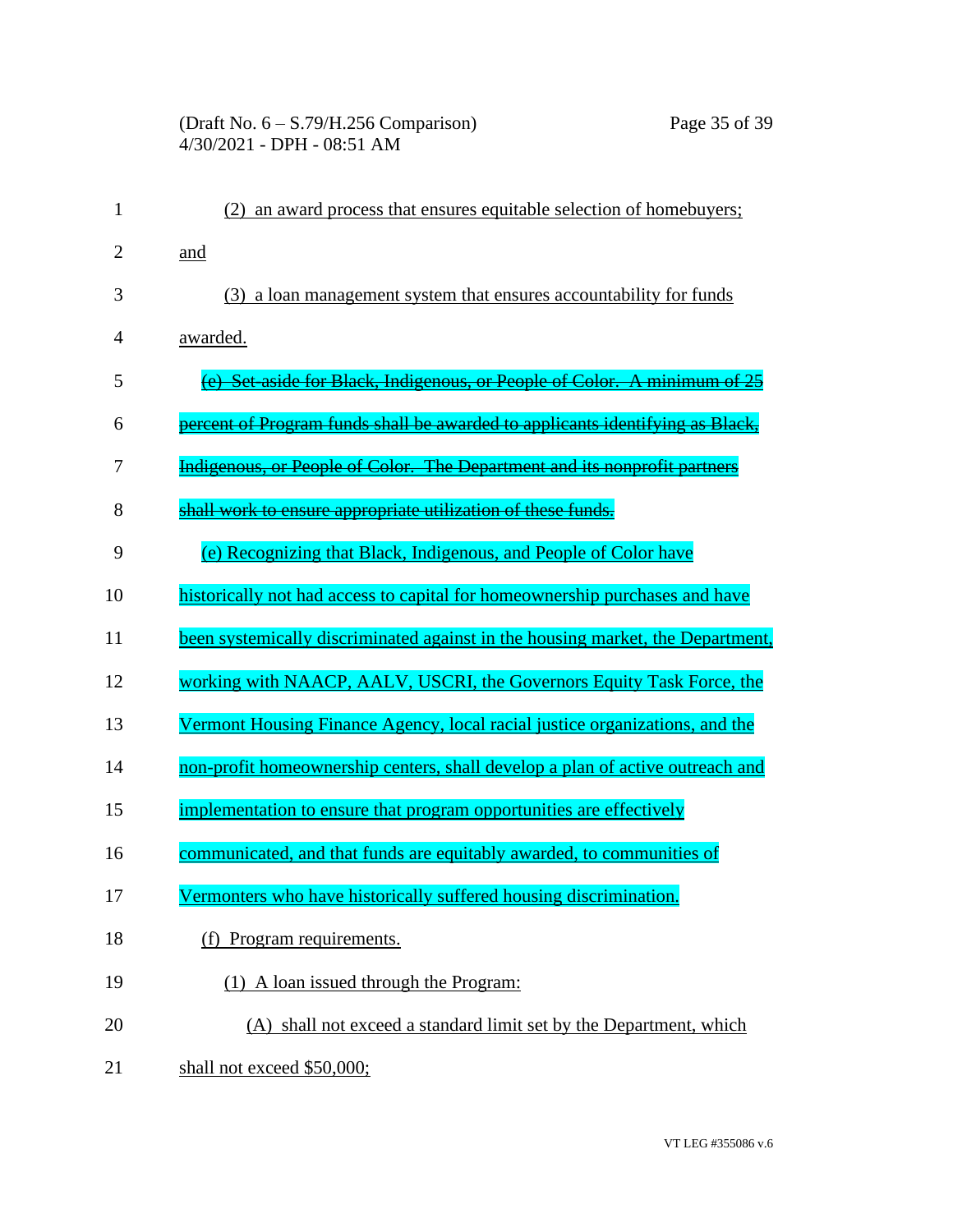| $\mathbf{1}$   | (B) shall be zero interest and payments shall be suspended while the           |
|----------------|--------------------------------------------------------------------------------|
| $\overline{2}$ | homebuyer occupies the home;                                                   |
| 3              | (C) shall become due in full upon the sale or transfer of the home or          |
| $\overline{4}$ | upon refinancing with approval by the Department and the housing               |
| 5              | organization that issued the loan.                                             |
| 6              | (2) A rehabilitation project that is funded by a loan through the Program      |
| 7              | may include a weatherization component and shall comply with applicable        |
| 8              | building, housing, and health laws.                                            |
| 9              | (3) A homebuyer may use not more than 25 percent of a loan for down            |
| 10             | payment and closing costs and fees.                                            |
| 11             | (4) A homebuyer shall repay a loan.                                            |
| 12             | (g) Revolving loan fund. The Department shall use the amounts from loans       |
| 13             | that are repaid to provide additional funding through the Program.             |
| 14             | (h) Lien priority. A lien for a loan issued pursuant to this section is        |
| 15             | subordinate to:                                                                |
| 16             | $(1)$ a lien on the property in existence at the time the lien for the loan is |
| 17             | filed in the land records; and                                                 |
| 18             | a first mortgage on the property that is refinanced and recorded after         |
| 19             | the lien for the loan is filed in the land records.                            |
| 20             | Sec. 13. DUTIES CONTINGENT ON FUNDING                                          |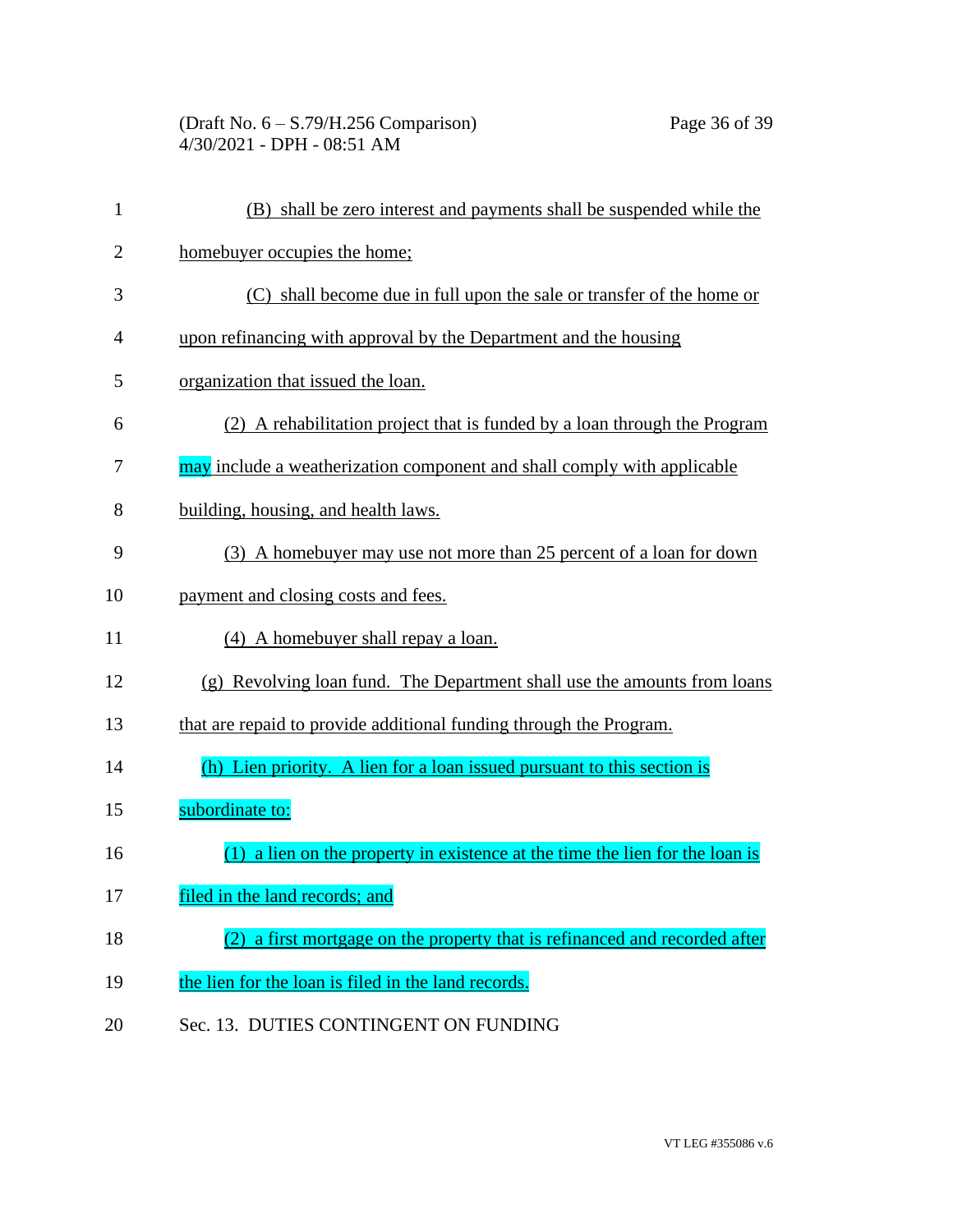(Draft No. 6 – S.79/H.256 Comparison) Page 37 of 39 4/30/2021 - DPH - 08:51 AM

| 1              | The duties of the Department of Housing and Community Development               |
|----------------|---------------------------------------------------------------------------------|
| $\overline{2}$ | specified in Secs. 10 and 12 of this act are contingent upon available funding. |
| 3              | Sec. 14. REPORT                                                                 |
| $\overline{4}$ | On or before February 15, 2022 the Department of Housing and                    |
| 5              | Community Development shall report to the General Assembly concerning the       |
| 6              | design, implementation, and outcomes of the Vermont Homeownership               |
| 7              | Revolving Loan Fund created in Sec. 12 of this act, including findings and any  |
| 8              | recommendations related to the amount of grant awards.                          |
| 9              | * * * Appropriations * * *                                                      |
| 10             | Sec. 14. APPROPRIATIONS                                                         |
| 11             | (a) The amount of \$4,000,000.00 is appropriated from the General Fund to       |
| 12             | the Department of Housing and Community Development to provide grants           |
| 13             | and loans as follows:                                                           |
| 14             | (1) \$3,000,000 for grants and loans through the Vermont Rental                 |
| 15             | Housing Investment Program created in 10 V.S.A. § 699; and                      |
| 16             | \$1,000,000 for loans through the Vermont Homeownership                         |
| 17             | Revolving Loan Fund created in 10 V.S.A. § 699a.                                |
| 18             | The amount of \$200,000.00 is appropriated from the General Fund to             |
| 19             | the Department of Housing and Community Development as one time start up        |
| 20             | funding to assist in creating the rental housing registry created in 3 V.S.A.   |
| 21             | § 2478 and to fund the positions authorized in Sec. 5 of this act.              |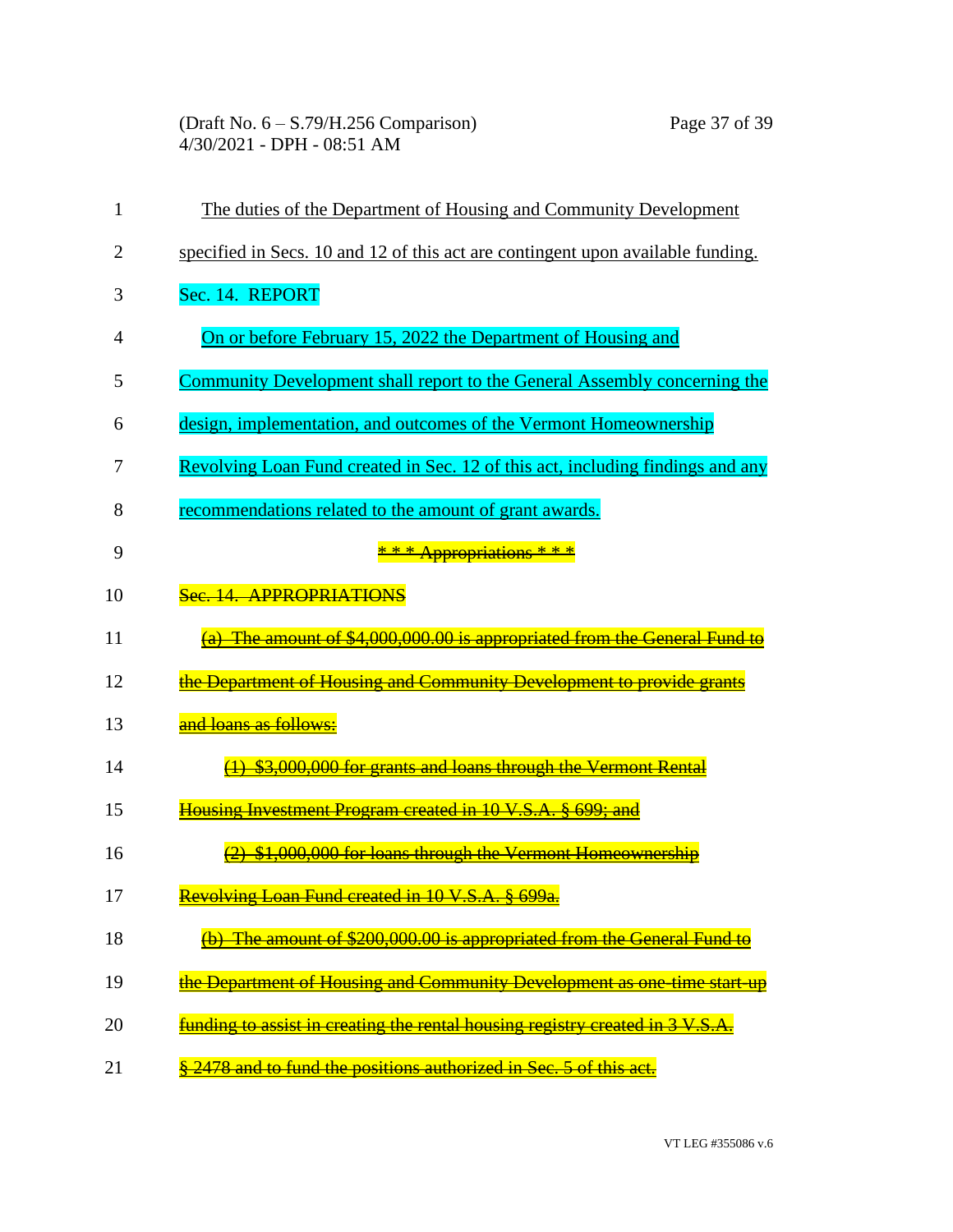| 1  | The amount of \$200,000.00 is appropriated from the General Fund to             |
|----|---------------------------------------------------------------------------------|
| 2  | the Division of Fire Safety as one-time start-up funding for the positions      |
| 3  | authorized in Sec. 4 of this act.                                               |
| 4  | (d) From the amounts collected from rental housing registration fees            |
| 5  | pursuant to 3 V.S.A. § 2479, the Commissioner of Finance and Management         |
| 6  | shall allocate:                                                                 |
| 7  | \$200,000.00 to the Department of Housing and Community                         |
| 8  | Development to assist in creating the rental housing registry created in        |
| 9  | 3 V.S.A. § 2478 and to fund the positions authorized in Sec. 5 of this act; and |
| 10 | $(2)$ \$345,691.00 to the Division of Fire Safety to assist in funding the      |
| 11 | positions authorized in Sec. 4 of this act.                                     |
| 12 | Sec. 15. EFFECTIVE DATES                                                        |
| 13 | (a) This section and the following sections shall take effect on passage:       |
| 14 | $\frac{1}{1}$ Sec. 2 (rental housing registry); and                             |
| 15 | (2) Sec. 7 (DPS rulemaking authority and transition provisions).                |
| 16 | (b) The following sections shall take effect on July 1, 2021:                   |
| 17 | (1) Sec. 5 (DHCD positions);                                                    |
| 18 | Sec. 8 (vacant property study);                                                 |
| 19 | Secs. 9 13 (Vermont housing investment programs); and                           |
| 20 | <del>(4) Sec. 14 (appropriations).</del>                                        |
| 21 | (c) Sec. 4 (DPS positions) shall take effect on October 1, 2021.                |